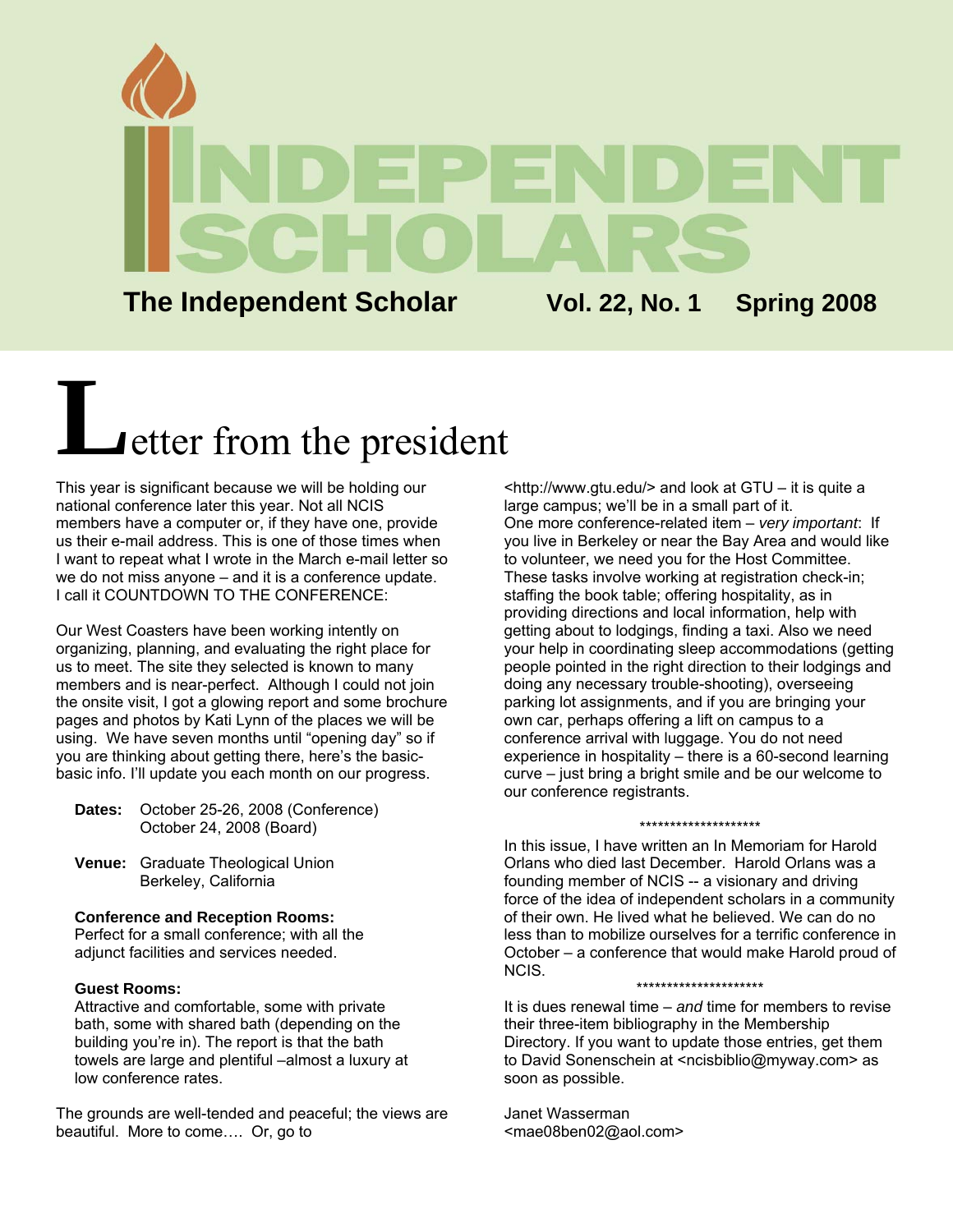### In this issue

- **1** Letter from the president
- **2** Newsletter editor position open
- **3** *Non-traditional Historians at the American Historical Association* By Kathleen Sheldon
- **5** *How Teaching English as a Second Language Became a Profession* By Yvonne Groseil
- **8** *Voltairine de Cleyre (1866-1912): Activist Scholar Without Borders*  By Therese B. Dykeman
- **12** *Can Scholarship Protect Your Savings?*  By Hugh Lindsay
- **15** Member publication notices
- **16** In Memoriam: Harold Orlans
- **16** In Memoriam: William W. Kimbrel, Jr.
- **17** *The Art of Biography, Part 4*  By Mahala Yates Stripling
- 18 Indy Times: Affiliate Liaison's Corner By Mahala Yates Stripling
- **19** Announcements
- **20** Welcome new members

is the quarterly newsletter of the National Coalition of Independent Scholars P.O. Box 838 Saint Helena, CA 94574 Phone: 415-518-1089 Fax: 707-967-0339 Web: www.NCIS.org



### **NCIS newsletter editor position open**

NCIS urgently needs an experienced individual to fill the position of editor of the NCIS newsletter *The Independent Scholar*. The newsletter editor is responsible for all facets of the newsletter's quarterly production and distribution. This includes the following responsibilities:

- Establishing and maintaining a style guide.
- Establishing a publication schedule and internal timelines.
- Soliciting, gathering, and editing news and articles.
- Working with the book review editor and media review editor to schedule inclusion of material.
- Providing a final PDF of the newsletter to the Webmaster to be posted to the NCIS website.
- Establishing a privacy policy.

The newsletter editor must have access to and be familiar with electronic mail, major word processing, desktop publishing, and online publishing software packages. The newsletter editor works closely with the executive team to insure that newsletter content is accurate and that the newsletter is published on schedule, four times a year.

At least 21 days prior to publication of any mailing, the newsletter editor will make available by email an electronic copy of the mailing to each executive team member, to allow the executive team members to make last minute changes which normally will be limited to correction of errors and omissions. Any changes made by the executive team members must be resubmitted and in hand to the newsletter editor ten days prior to publication date, otherwise the mailing will be The Independent Scholar considered to be approved as submitted.

> The newsletter editor must be an NCIS member upon or after hire. The newsletter editor is paid a stipend of \$350 per issue.

Please apply via email only including a cover letter and CV to Janet Wasserman, NCIS president, at <mae08ben02@aol.com> by March 15, 2008.

*President's note:* Linda Lucas, editor of *The Independent Scholar* has resigned, effective with the spring 2008 issue. Linda has served as editor since the fall 2006 issue. We bid her a fond farewell and best wishes as she pursues her teaching career at Texas Christian University and her doctoral degree.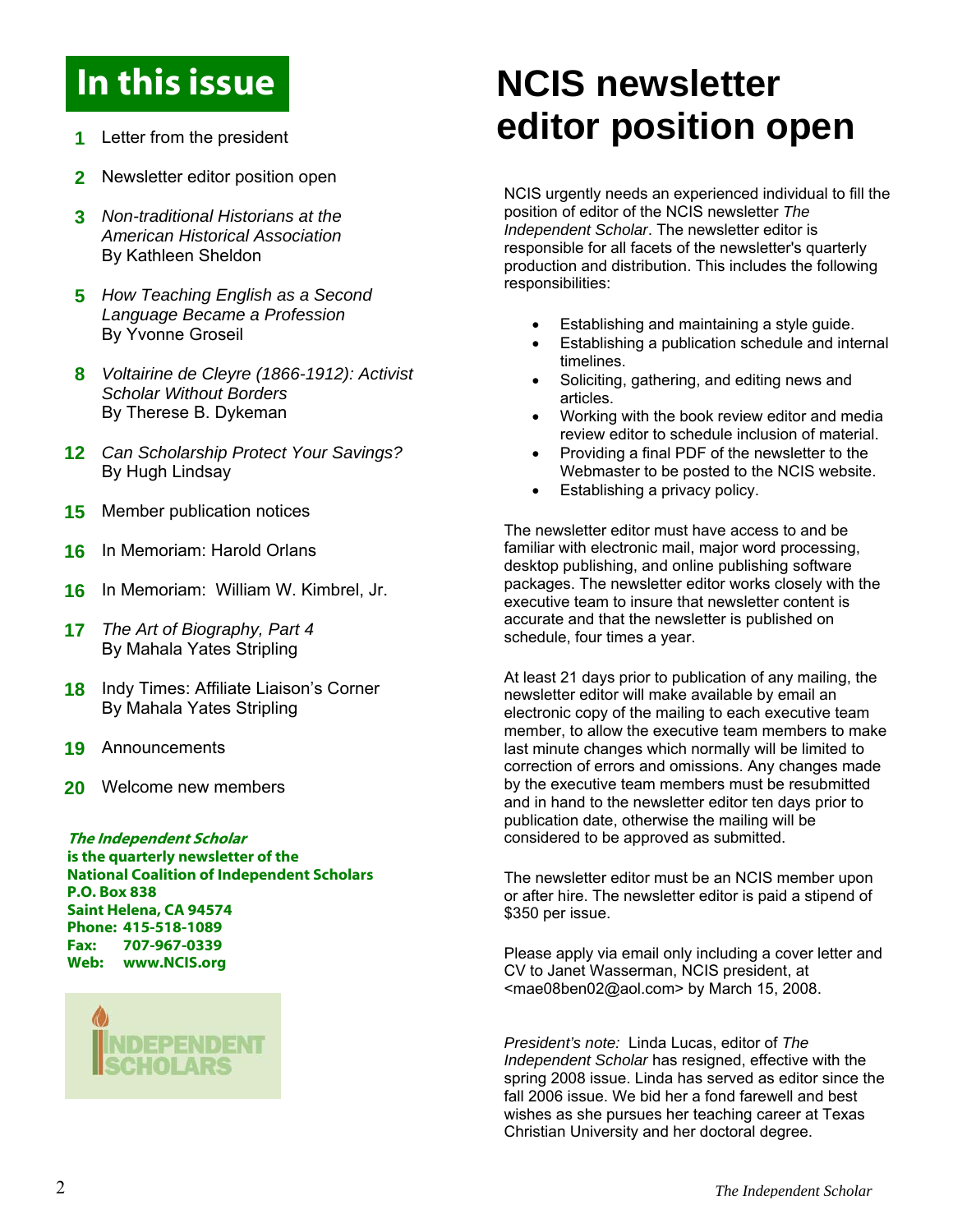### **Non-traditional Historians at the American Historical Association**

*By Kathleen Sheldon* 

To mark the tenth anniversary of the Catherine Prelinger Award, the Coordinating Council for Women in History sponsored a panel at the American Historical Association in January 2008 that featured non-traditional women's historians. The award is given annually to a "contemporary scholar whose academic path has not followed the traditional path of uninterrupted study, moving from completed secondary, to undergraduate, then graduate degrees, followed by a tenure-track faculty position" with the intention of furthering the CCWH goals of "exploring women's history, encouraging opportunities for women in the historical profession, and in educating young women to pursue careers" in history (for further information see http://www.theccwh.org/).

The panel, made up of five of the ten past winners of the Prelinger award, was chaired by Jennifer Scanlon, the CCWH executive director, and it showcased the varied routes that scholars can take. The session was slated on the first afternoon of the AHA conference, before many meeting attendees had even arrived in Washington, D.C. following the winter break, but there was a lively audience of around fifteen who were very interested in learning about the various strategies of the panel presenters.

The panel members illustrated several variations of nontraditional careers, with just one of us following a more conventional route from college to graduate school, while the others had detours before returning to school and completing their PhDs in history. Two are now working as independent scholars, while three are teaching in universities or colleges.

The most dramatic story was Pamela Stewart's, which she characterized as a path from "Mormon wife to lesbian feminist life." Now teaching in the history department at Arizona State University, she had converted to Mormonism in her teens, married, and had five children. In an abusive marriage for many years, she was the primary breadwinner, earning a meager income doing childcare, sewing, and similar jobs. When she was able to return to school, she focused on the safe goal of becoming a teacher. Her marriage subsequently broke up, and she was forced to relinquish custody of her children because she did not have the funds to fight the crucial legal battle to keep them. Her children are now grown, and some have returned to be with her. Her dissertation research focused on working women in the 1871 Paris Commune, and she teaches courses on European and women's history, such as a recent offering on Women and War in Modern Europe. Her personal experiences emphasized the importance of

women's history, as the first women's history courses she found as a student opened up a new world of possibilities as she charted her own future.

After she finished college Linda Rupert lived for several years in Peru, where she worked in local grassroots community development organizations with a focus on educating and empowering women. After returning briefly to the U.S. to obtain a graduate degree in sociology, she moved to the Caribbean island of Curaçao, where she first worked as program director for the local women's center and later founded and directed a text-writing company while raising two children. As the spouse of the director of the island's Cultural Ministry, she became concerned about silences in official narratives of the island's history. When the Curaçao Chamber of Commerce commissioned her to write an island history focusing on Dutch merchants, her research found a much larger, more vibrant, and untold story that documented the role of seafarers of African descent, women market vendors, and small-scale Sephardic Jewish merchants. That project inspired her to return to graduate school, and eventually became her dissertation and book manuscript, "Creolization and Contraband: Curaçao in the Early Modern Atlantic World." She now teaches Atlantic and Caribbean history at the University of North Carolina, Greensboro, and maintains close ties to Curaçao. The Curaçao museum is developing an exhibit based on her research, which will premier in early 2008. Her extensive experience outside of the United States has shaped her entire approach to researching, teaching, and writing history.

In the 1980s, Lisa DiCaprio was a freelance journalist and working as a carpenter as a member of the Brotherhood of Carpenters and Joiners in Chicago. She co-founded Chicago Women in Trades, an advocacy group for women in the construction trades. At one point she asked the editors of the *Women's Review of Books* if she could review a new book about women in the building trades, thinking they would appreciate the perspective of a woman who actually worked in that field. She was told that she would need to find an academic co-author; that was her "aha" moment, as she realized she could *become* that scholar. Her dissertation on the spinning workshops that were established for indigent women during the French Revolution has been published as *The Origins of the Welfare State: Women, Work and the French Revolution* (University of Illinois Press, 2007). She became involved in organizing photographic exhibits focused on human rights, including one sponsored by Amnesty International on missing persons in Chile. Her current concentration is on Bosnia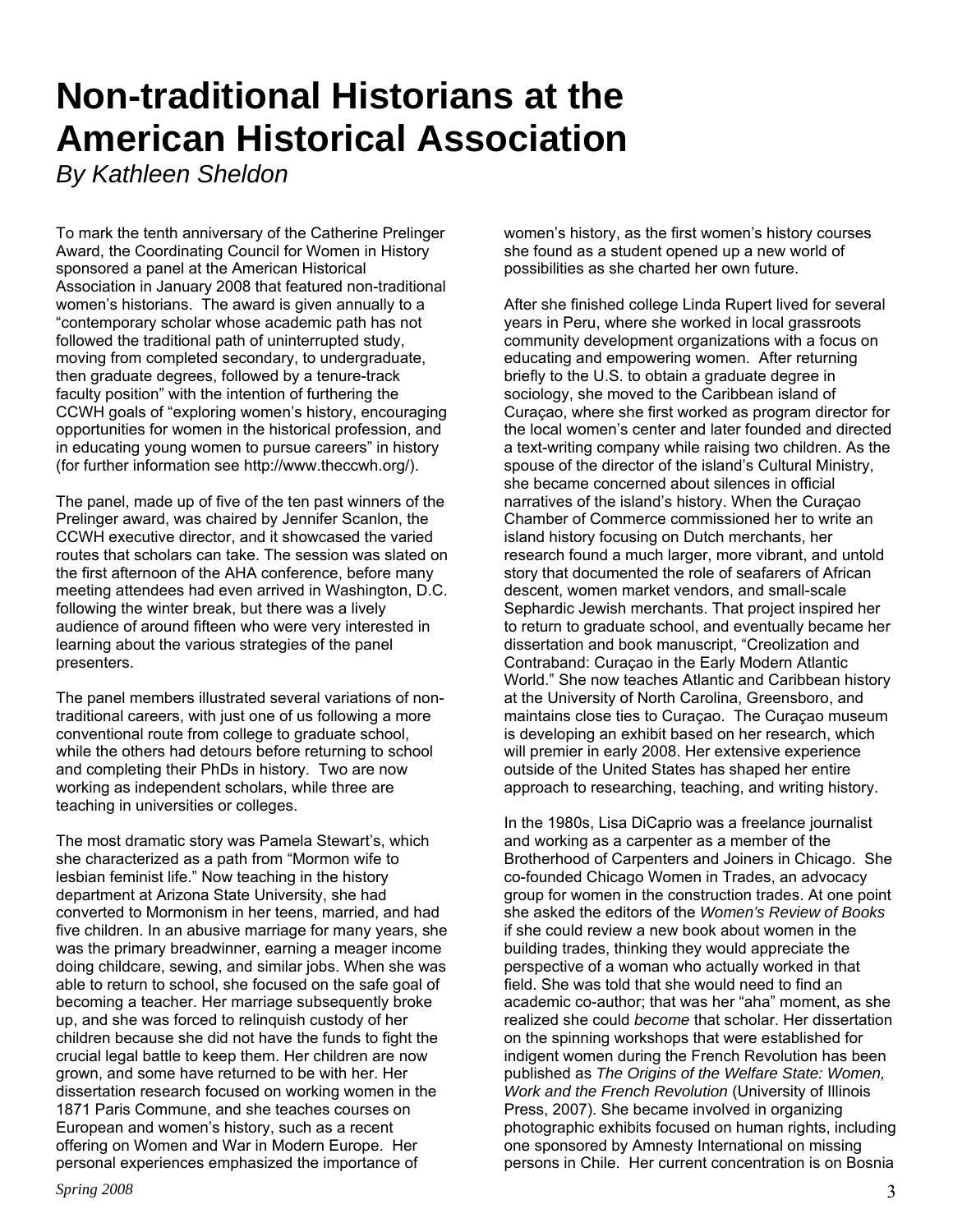and the 1995 massacre at Srebrenica, and has resulted in the photo exhibit, "The Betrayal of Srebrenica: A Ten Year Commemoration." She is currently a visiting assistant professor of history at Boston College.

Rickie Solinger also curates traveling exhibits, and both Solinger and DiCaprio extolled the virtues of visual displays as a way to reach students with important historical information. Solinger returned to graduate school in her thirties, after many years of non-academic work. She realized she was not interested in teaching and has only worked as an independent scholar. She has written widely on reproductive rights in the United States, including the award-winning *Wake Up Little Susie: Single Pregnancy and Race Before Roe v. Wade*  (1992), *Beggars and Choosers: How the Politics of Choice Shapes Adoption, Abortion and Welfare in the U.S.* (2001), and most recently *Pregnancy and Power: A Short History of Reproductive Politics in America* (2007). She is now writing a book about the first welfare case ever heard by the Supreme Court in 1967. Her exhibits, including "Interrupted Life: Incarcerated Mothers in the U.S." and "Beggars and Choosers: Motherhood is Not a Class Privilege in America," were related to the issues of class, race, gender, and sexuality in America that were raised in her books, and have been seen in over one hundred university galleries and museums. One of her current curatorial projects, "Reimagining the Distaff Toolkit," brings together art pieces based on women's domestic tools; it opens this spring at the Bennington Museum and will then travel to ten other venues over the next two years. She is simultaneously working on curatorial projects about the legacies of the Roosevelts and about the Holocaust.

My own research has focused on the history of women in Africa, particularly in Mozambique. Initially I moved along a familiar route from college to graduate school, where I did my research and wrote my dissertation. Though I expected to find a tenure-track position, I was committed to southern California for family reasons, and I was limited to adjunct teaching, which I did for ten years before deciding to stop. On the panel, I spoke about the importance of supportive organizations and

networks. I have been able to pursue my own research and writing as an independent scholar for the past decade due to the assistance of my husband, the affiliation I have as a Research Scholar at the UCLA Center for the Study of Women. I also discussed my involvement with professional organizations such as the Western Association of Women Historians, the African Studies Association, and the National Coalition of Independent Scholars, which is a key source of recognition and support for scholars working without academic employment. When I felt the need for stronger connections between scholars who do work on the Portuguese-speaking African countries (including Mozambique), I was the catalyst for organizing the Lusophone African Studies Organization, and I also serve as an on-line editor for an H-Net listserve on Portuguese-speaking Africa. Though I am an independent scholar, I have been able to develop networks that help me in my academic work and alleviate the isolation of working alone, allowing me to publish *Pounders of Grain: A History of Women, Work, and Politics in Mozambique* (2002) and a *Historical Dictionary of Women in Sub-Saharan Africa* (2007), the first comprehensive reference work on African women.

All five of the women on the panel have accomplished many important goals, and the examples of our varied careers were inspiring to those in attendance. By pursuing other occupations for years and sometimes decades before returning to complete a graduate degree, turning to independent scholarship rather than seeking employment in academia, publishing history books and articles, and curating exhibitions to bring women's history to a wider audience, the five panelists demonstrated some of the options available to those wishing to make contributions to women's history.

*Editor's note:* This article will be reprinted in the CCWH newsletter. We are pleased to provide reprint permission of articles published in *TIS* as a service to our members – as long as the appropriate citation is included: name of journal, date of issue in which article appeared, article pagination, and a note that *TIS* is the newsletter of the National Coalition of Independent Scholars.

### **Scholars Without Borders**

The following three papers, "How Teaching English as a Second Language Became a Profession," by Yvonne Groseil, "Voltairine de Cleyre (1866-1912): Activist Scholar Without Borders," by Therese B. Dykeman, and "Can Scholarship Protect Your Savings?" by Hugh Lindsay were presented at the NCIS 2006 Conference *Scholars Without Borders.* Since immediate plans for

NCIS to publish a scholarly journal are in abeyance, as a service to the members, *The Independent Scholar* will periodically reprint the papers that were presented at the 2006 conference. Additionally, following our longstanding policy, current articles and papers submitted to*TIS* for publication will be given priority consideration for upcoming issues.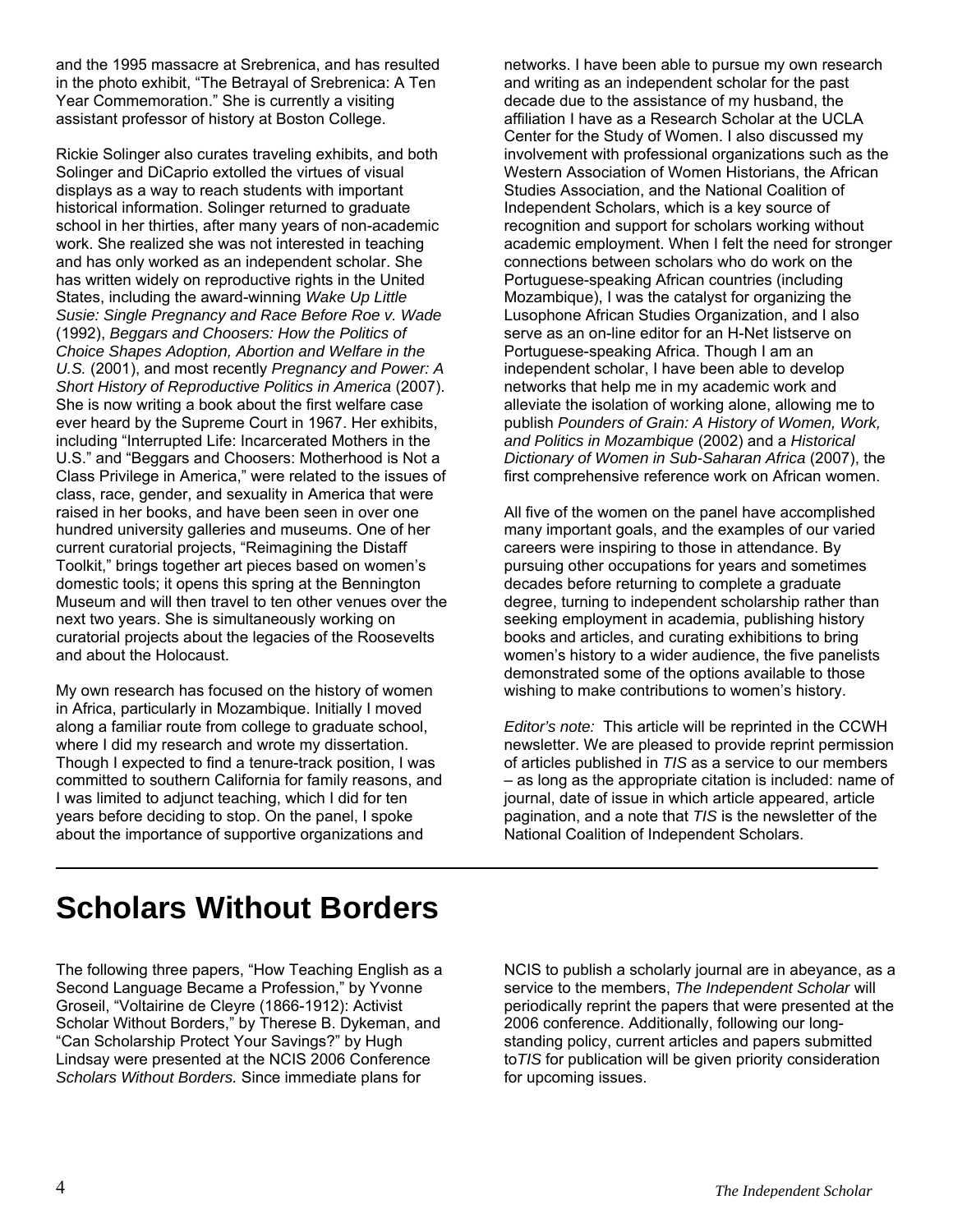### **How Teaching English as a Second Language Became a Profession**

### *By Yvonne Groseil*

Three years ago, in 2003, I decided that working full-time was definitely a bore and that retiring on Social Security was definitely impossible, so I looked around for a pleasant part-time occupation. Teaching English as a second language seemed perfect, but I quickly learned that many organizations would love to have me as an unpaid volunteer. If I wanted to be paid, I had to have either a Master's degree or a certificate in the field, so I enrolled in the Hunter College M.A. Program in TESOL. TESOL stands for Teaching English to Speakers of Other Languages, and it is the most widely used expression in the field. Many of our students already speak two or three languages, so English is hardly their second language, and for students in other countries, English may be a *foreign* language rather than a *second* one.

I thought I was just taking up an occupation, but I soon found that I was being socialized in a profession. A profession may be defined as having a certain monopoly in the marketplace due to the special training of their members and the credentials attesting to that training, "corporately organized occupations to which specialized knowledge, ethicality, and importance to society are imputed...." <sup>1</sup> In this definition, I follow Eliot Freidson, a sociologist and scholar of professions, who saw professions as particular social/economic formations of the late capitalist, post industrialist political economy. In this paper, however, I am not going to focus on social theory; rather, I want to examine the dynamics of one particular instance of professionalization, that of TESOL.

People have been teaching the English language to nonnative speakers for a very long time. Howatt, in his definitive history of the teaching of English, says that the teaching of English for purposes of trade began in the 16<sup>th</sup> century.<sup>[2](#page-4-1)</sup> In the United States, we know people were learning and teaching English from the beginning of colonization, although documentation and specifics about methods and materials are sparse. Successive groups of immigrants learned English in a variety of places such as settlement houses, churches, and night schools while their children generally were totally immersed in English-only public school classes. The Bureau of Indian Affairs boarding schools taught English to Native American pupils who were not allowed to speak their own languages. None of these English teachers had degrees or certification in TESOL, although many did have expertise in other areas of teaching and

scholarship. TESOL certification is a phenomenon that comes on the scene only within the past forty years.

I date the beginning of the professionalization of TESOL to the founding of the TESOL organization in 1966. Indeed, one of the reasons most strongly articulated by the founders for establishing the TESOL organization was to advance the professionalism in the field. Although, as I shall make clear later, I do not consider the TESOL organization the only actor or the only cause in the professionalization of the field, I submit that it has been a major player in the process and we can see its role in facilitating and shaping the direction of the development of TESOL professionalization.

The TESOL organization was founded by representatives of five organizations engaged in various ways in the teaching of English to non-native speakers: the Center for Applied Linguistics, the Modern Language Association of America, the National Association of Foreign Student Affairs, the National Council of Teachers of English, and the Speech Association of America. The groundwork for the founding of TESOL had taken place over the four previous years, as members and leaders of these organizations had discussed concerns of teachers and administrators of programs for teaching English to speakers of other languages at three special conferences. Central concerns at these conferences and in the founding of TESOL were: 1) the need for a professional organization of teachers of English to speakers of other languages; 2) the need for a pedagogical journal devoted to issues and research of concern to these members; 3) "The need for a register of specialists that might be helpful to foundations, government agencies, and universities in their attempt to cope with the ever-growing need for qualified personnel in the area of TESOL."

Thus we see that from the beginning, one of the purposes of the TESOL organization was to identify who was "qualified" to teach at various levels, or as Freidson would put it, gaining a monopoly on the labor market in this field.<sup>4</sup> The qualifications for such a position would involve completion of certain educational requirements, thus further strengthening the role of TESOL in defining the teacher education program.

The strongest impetus that led to the 1966 organization of the TESOL organization came from The National Advisory Council on Teaching of English as a Foreign

<span id="page-4-0"></span> $\overline{a}$  <sup>1</sup> Eliot Freidson, *Professional Powers: A Study of the Institutionalization of Formal Knowledge* (Chicago: University of

<span id="page-4-1"></span>Chicago Press, 1986), 34. 2 A.P.R. Howat and H.G. Widdowson, *A History of English Language*  Teaching, 2<sup>nd</sup>.ed. (Oxford University Press, 2004), 12.

<span id="page-4-2"></span><sup>3</sup> James Alaitis, "The Early History of TESOL" (n.d.)

http://www.tesol.org/s\_tesol/sec\_decoument.asp (accessed 11/21/2005).

<span id="page-4-3"></span><sup>4</sup> Freidson, 59.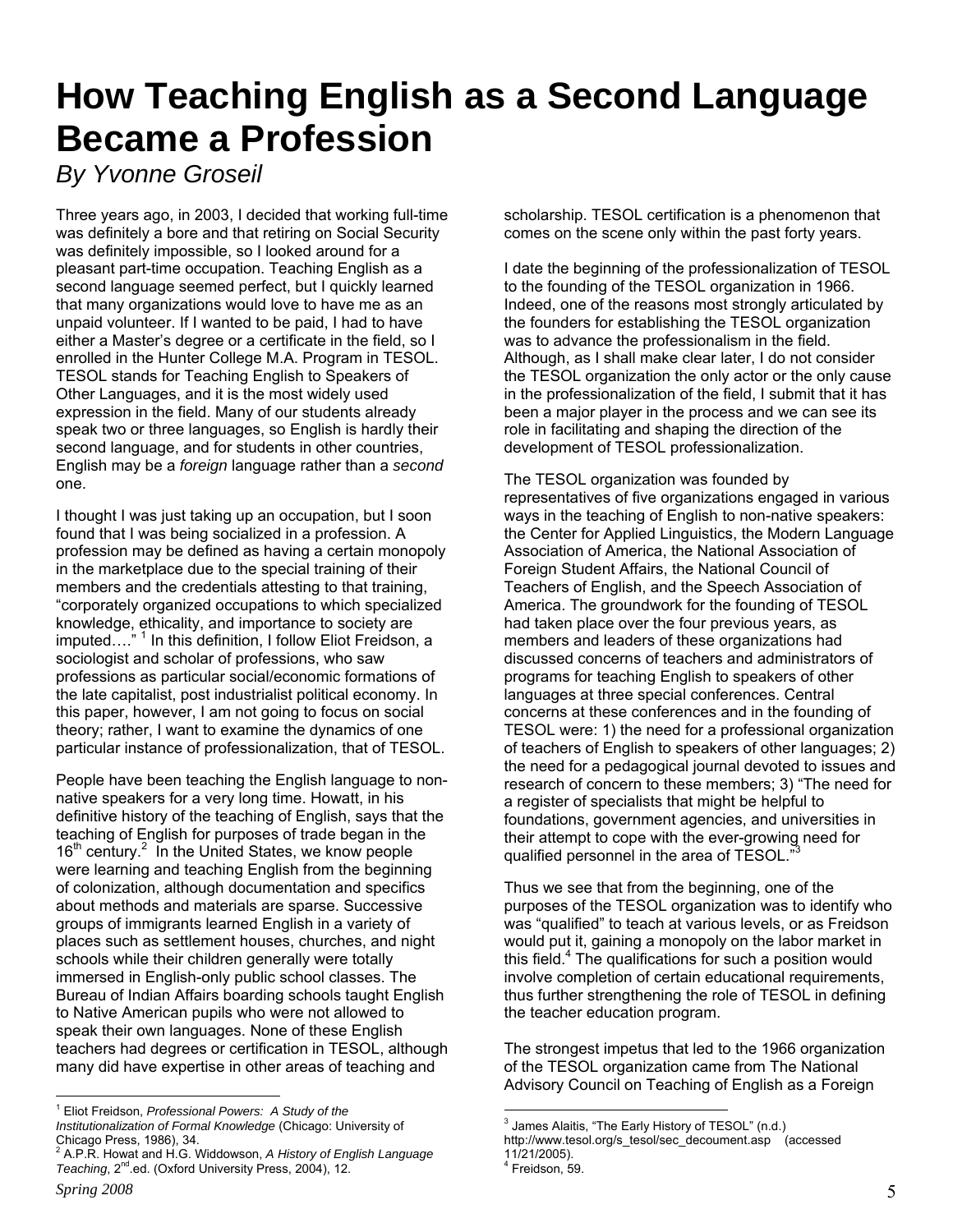Language (NACTEFL). This was a non-governmental body made up of distinguished leaders in the field from academic, government and other agencies concerned with teaching English to speakers of other languages in the US. The Council studied reports from governmental and other sources and made recommendations to those agencies. In 1964, in addition to representatives from several universities, members of the Council included The Asia Foundation; Modern Language Association; the Center for Applied Linguistics and other academic organizations; and US government agency representatives from the Agency for International Development, the Peace Corps, US Office of Education, US Information Agency, and Bureau of Indian Affairs. The teaching of English had become an issue of national concern, and the Council realized that the creation and maintenance of such a register required a permanent organization.<sup>5</sup> The TESOL organization began in 1966 with 337 charter members. Twenty years later, there wereabout 11,000 members.<sup>6</sup> Today the membership stands at more than 13,000. The percentage of members outside the US has grown steadily, from about 2% of the total in 1986 to about 22% today.<sup>[7](#page-5-2)</sup> The TESOL organization was deliberately titled with no reference to "American," or "national" in its name because the founders were aware of the global nature of English and they sought from the beginning to be inclusive of English teaching abroad as well as within the United States. The *TESOL Quarterly*, a refereed journal, and a newsletter (now called *Essential Teacher*) with news and brief articles of interest to members, were published from the beginning of the organization and played a significant role in its continuity and growth. Publications, an annual convention, information on job opportunities, Special Interest Groups, and regional affiliates are all enhancements of value to members.

As a membership organization, the leadership of TESOL is elected by its members, and there are a number of very active committees, including those on standards and professional development. The quality of teacher education has been a deep concern for TESOL since the beginning of the organization.

TESOL has taken an active role in social and political issues, such as bilingual education, immigration, naturalization, and similar areas in which the organization has issued policy statements and reports over the years. TESOL has continued to work with the US government in many areas, such as the preparation of materials for teaching English abroad for the USIA in the 1980s. TESOL has also taken a strong stand on lobbying for certification of ESOL and bilingual teachers in public schools, for establishing standards for adult programs in English language and literacy, and for the creation of standards for teacher education programs in this field. Today, there are about 400 programs for

certificates, Master's or doctoral degrees in the US and  $C$ anada. $<sup>8</sup>$  $<sup>8</sup>$  $<sup>8</sup>$ </sup>

The demand for ESOL teachers around the world continues to grow, as English becomes the lingua franca within and between nations and in commerce and now especially of the Internet. Some statistics from 1997 show that over .014 billion people live in countries where English is dominant. $9$  This number does not include the thousands of students who study English as a foreign language or the professionals, students and visitors in the United States who learn the language for their own purposes. Writers in *TESOL Quarterly* and elsewhere now refer to "Englishes," the national variations of English that have developed in a number of countries. In the US, the demand for English language teachers continues to grow, both in crowded public school classrooms and on waiting lists for adult programs. At the same time, the demand for teachers with MA degrees or certificates in TESOL becomes more insistent as job openings increasingly require such professional credentials.

Clearly, TESOL has been very successful in its organizational aims, and all signs indicate that it will continue to be so. Although there are still many ESOL teachers with degrees in fields other than TESOL, most of them have been in the field for a number of years; more and more job notices today for teachers and directors of ESOL require TESOL backgrounds. From the point of view of obtaining a growing monopoly on the job market for ESOL, TESOL is strong and getting stronger. Similarly, the efforts of the TESOL organization to set standards for programs and for teacher education continue and seem to be increasingly successful. The TESOL organization has been busy, diligent, organized, and efficient, and it deserves to be congratulated upon its successes.

However, the TESOL organization was not operating in a vacuum, nor is it only the creation of the ability and efforts of its members and leaders. At this point, we need to look at the larger picture, the socioeconomic and political background. I can only suggest here some of the factors that I believe were most influential in providing a favorable setting for the work of TESOL, Inc.

Growth and changes in the patterns of immigration were a great factor in increasing the need for more and more varied English language teaching. The Immigration Act of 1965 did away with rigid quotas and opened the US to large numbers of immigrants from Asia. In 1970, the foreign-born population of the United States was 9.65 million, a record low of 4.7 percent of the total population. By 1997, the total foreign-born population was 25.8 million, an estimated 9.7 percent of total

<sup>-&</sup>lt;br>5 Alaitis, n.d.

<span id="page-5-1"></span><span id="page-5-0"></span><sup>&</sup>lt;sup>6</sup> Alaitis, "The Growth of Professionalism in TESOL: Challenges and Prospects for the Future," *TESOL Quarterly 21 (1987):*10.<br><sup>7</sup> TESOL,

<span id="page-5-2"></span>Hhttp://www.tesol.org/s\_tesol/bin.asp?CID=1199&DID=6174&DOC=FI LE.PDFH (accessed June 1, 2006).

<span id="page-5-4"></span><span id="page-5-3"></span><sup>8</sup> Ellen Garshick, ed., *Directory of Teacher Education Programs in TESOL in the United States and Canada* (Alexandria, VA: Teachers of English to Speakers of Other Languages, Inc., 2002), 2. 9 Tom McArthur, *Oxford Guide to World Englishes* (Oxford University Press, 2002), 3.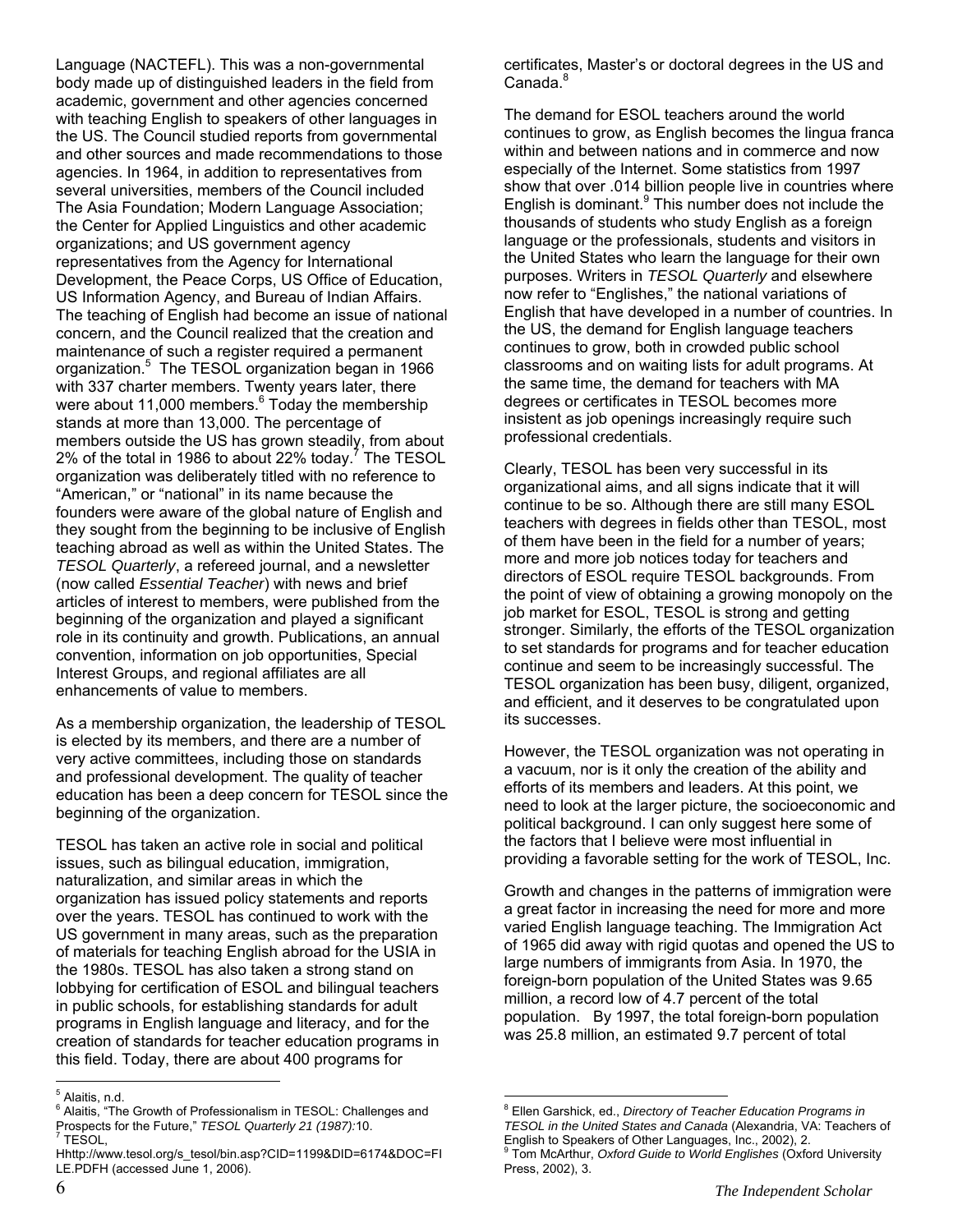population.<sup>10</sup> These numbers have continued to increase: for 2003, the U.S. Census Bureau reports a total of 33.5 million foreign-born, an estimated 11.7 percent of the total population of the  $U.S.<sup>11</sup>$  $U.S.<sup>11</sup>$  $U.S.<sup>11</sup>$ 

Legislation, from the Economic Opportunity Act of 1964 to the Workforce Investment Act of 1998 and later, emphasized adult literacy and English language lessons as preparation for productive employment and provided funding for adult education. Nearly one half of the adult education students today are in English language classes.

The Lau decision in 1974 supported demands for bilingual education, and the legal requirements to satisfy the decision brought the federal government ever more deeply into the state and local schools and teacher preparation. This activity was continued through the Equal Educational Opportunity Act of 1975 and subsequent legislation right down to the No Child Left Behind Act of 2001.

This is just a brief overview of some of the federal government actions that have resulted in funding for expanding programs in English language. The requirements for assessment, reports and standards that have come about as a result of these programs have been the subject of TESOL organization studies and publications as well as partly the result of TESOL organization's efforts to provide such materials to the government agencies.

In addition, we have to look at the great changes affecting higher education which has expanded steadily since the post-World War II GI Bill of Rights which brought not only a larger numbers of students but new kinds of students. They were older, more focused on careers, many of them already caught up in the workforce and facing family responsibilities - quite unlike the typical adolescent, privileged college student of the pre-war period. Higher education grew in all dimensions - in course offerings as well as in numbers, as competition among schools increased their

responsiveness to students' demands. During this period, we see new interdisciplinary courses, majors, and departments: Communications, Women's Studies, Black studies, and American Studies. In these circumstances, it is not surprising that courses in TESOL grew rapidly, in response to the expanding job market in this area. The TESOL organization hastened to set standards for the preparation of teachers as well as standards for the programs for language teaching for children and adults.

Today's social and political climates increase the opportunities for the TESOL organization to continue its work of professionalizing the field of English language teaching. Since President Bush and Congress are determined to see that everyone speaks English, there will have to be more and more programs, more and more funding for them. TESOL has now been established as an academic program, with degrees and certification, and the TESOL organization has plans to continue its efforts in this field, both by lobbying for the expansion of programs, by supporting bilingual education and by tightening the pressure for certification and standards for the programs and for teacher education.

To summarize, I have described the development of a professional organization and provided some overview of the causes and conditions that enabled its development. Many questions remain, from broader issues like the significance of professionalization in the political economy of the United States to more specific concerns such as the role of professional organizations in defining the intellectual and methodological direction of their fields.

#### *Editor's note:*

Yvonne Blanche Groseil has, since her dissertation in the subject, done research in the anthropology of American Protestantism, Methodist women and missions as well as other interests including development of parks and public gardens, and changes in the delivery in US medical care.

 $\overline{a}$ 

<span id="page-6-0"></span> $10$  Campbell J. Gibson and Emily Lennon, "Historical Census Statistics on the Foreign-Born Population of the United States: 1850 to 1990" (U.S. Census Bureau, 1999),

Hhttp://www.census.gov/population/www/documentation/twps0029/twp

<span id="page-6-1"></span>s0029.htmlH (accessed June 5, 2006). 11 Luke J. Larsen, "Current Population Reports: The Foreign-Born

Population in the United States: 2003"

U.S. Census Bureau (August 2004),

Hhttp://www.census.gov/prod/2004pubs/p20-551.pdfH (accessed August 6, 2007).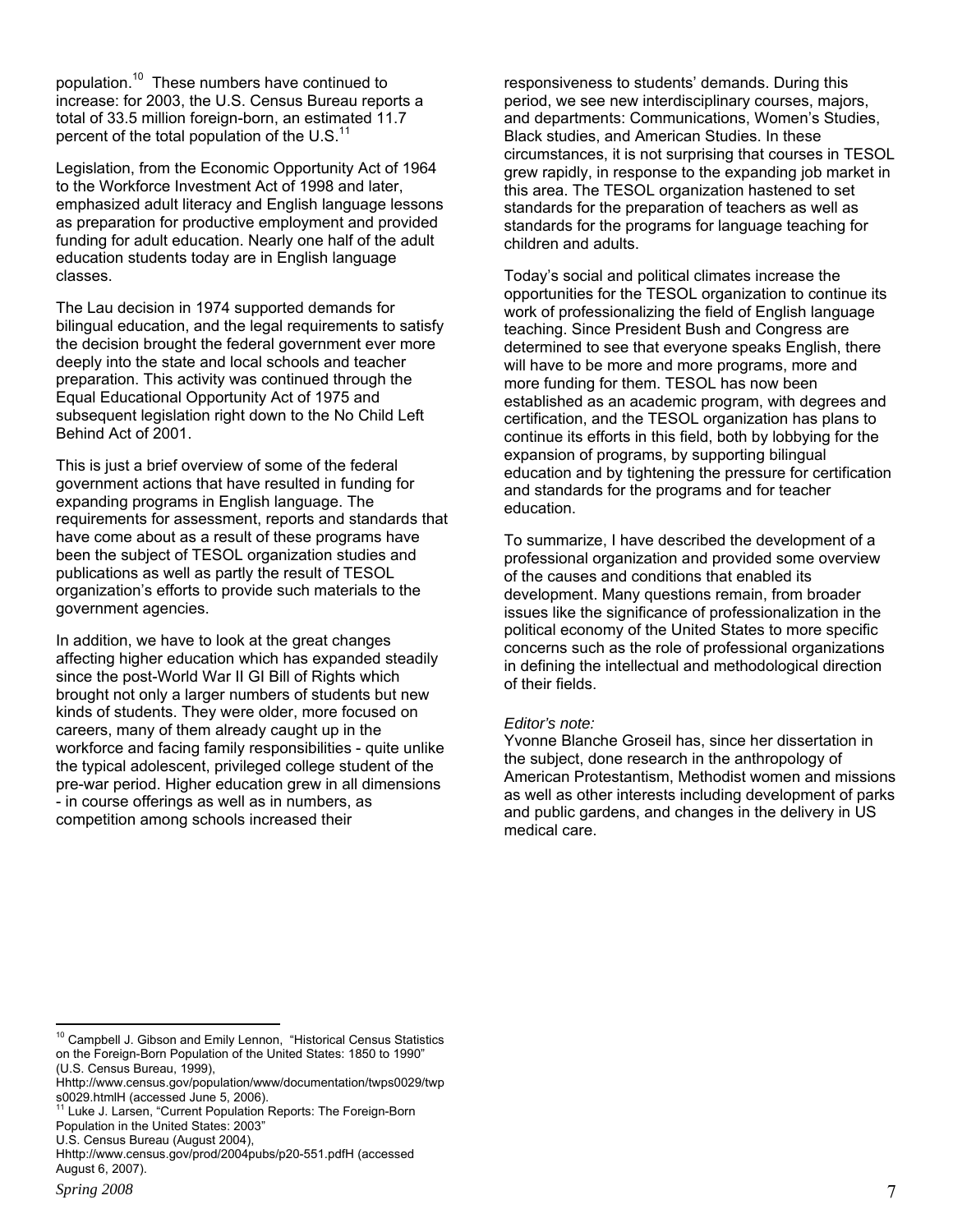### **Voltairine de Cleyre (1866-1912): Activist Scholar Without Borders**

*By Therese B. Dykeman* 

Tis ever the same—the celebration of the breaking of bonds  *The Case of Woman Versus Orthodoxy*  The greatest of all human benefits, that at least without which no other benefit can be truly enjoyed, is independence. Wm. Godwin *The Enquirer* 1797 I prefer dangerous liberty to quiet servitude.

Thos. Jefferson 1787 [ltr.Jan 20.]

It has been said, "Nature has a habit of now and then producing a type of human being far in advance of the times.... Such a being was Voltairine de Cleyre."<sup>[1](#page-7-0)</sup> Voltairine de Cleyre was a radical. She was an anarchist but not a Communist, a freethinker but not a libertine, a feminist and scholar of the human condition who espoused unique theories of economics, freedom, and pacifism. Her honest insight and sincere passion led her to advance the borders of thought and action and at times push beyond them. Portraits of de Cleyre prove her to have been attractive, and a reading of her lectures and essays prove her eloquence, singular fervor, and fearless inquiry and judgment.

One critic has concluded that few men "were her equal in the development of a libertarian social philosophy," for she demonstrated "a breadth of vision and an ability to think outside of predetermined philosophical lines."<sup>[2](#page-7-1)</sup> Her works may never be read in mainstream political science or philosophy books; nevertheless, her ideas are necessary for the full assessment of this country's past and for its preparation for the future.

### **Life**

Born in 1866 in Leslie, Michigan, to parents who separated the following year, Voltairine was sent to live with her father at age twelve and to a convent school in Ontario at age fourteen where she was very homesick for her mother and sister Addie and unhappy in the authoritarian Catholic atmosphere. Graduating at age seventeen, she began her first lecture tour the next year as a freethinker, quickly becoming editor of the free thought *Progressive Age* and publishing her first volume of poems. After the Haymarket hangings in Chicago, 1886, she became an anarchist and later began friendships with Emma Goldman and many other anarchists here and abroad. Though she championed birth control, from a short-lived relationship she bore a son Harry but did not raise him thinking herself unsuitable to do so.

<span id="page-7-1"></span><span id="page-7-0"></span> $\overline{a}$ <sup>1</sup> Jay Fox in his eulogy, "Voltairine de Cleyre," *Agitator* (July 15, 1912).<br><sup>2</sup> William O. Rejshert, Regisses of Freedom, A Study in American. William O. Reichart, *Partisans of Freedom: A Study in American Anarchism* (Bowling Green, OH: Bowling Green University Popular Press, 1979), 338.

She eked out a living by teaching English and piano in the Russian Jewish ghetto in Philadelphia, continuing to write and lecture. The many periodicals she contributed included *Open Court* (1891-1896), *Rebel* (1895-1896), and *Mother Earth* (1907-1911). Eventually, for a brief time, she lectured in Great Britain, Paris, Scotland, and Norway as well as in New York City, Chicago, Philadelphia, and Kansas. Each anniversary of the Haymarket affair she journeyed to Chicago to give speeches.<sup>3</sup> It was there that she died at age forty-six of complications from a gunshot wound and sinus infection. It is there in the Waldheim Cemetery that her monument stands, still today drawing admiring visitors.

This short biography does not tell the story of Voltairine de Cleyre fully or well, because her real story is that of her soul and its intense and elegant expression through her essays, speeches, and poetry. Perhaps it was her continuing poverty that motivated de Cleyre, or perhaps it was the pain and ill health that plagued her throughout her life that prodded her, or possibly, it was bearing the name of Voltaire and reading philosophy. Whatever the cause, from an early age de Cleyre had strong ideas about social conditions and was a rebel against authority and establishments that promoted inequality and injustice.

### **Writings and Speeches**

The essay that first turned my attention to Voltairine de Cleyre, was her 1910 essay "The Dominant Idea" in which she views civilizations as dominated by ideas: "Everywhere in the shells of dead societies, as in the shells of the sea-slime, we shall see the force of purposive action, of intent within holding its purpose against obstacles without."[4](#page-7-3) In the medieval civilizations, for example, the idea was "greatening of God, lessening of man" who, however, wrought their aspiring spirit "into cathedral stones."<sup>[5](#page-7-4)</sup> She saw the 20<sup>th</sup> century, barely a decade old, with unusual clairvoyance. The dominant idea stretching into the future before her she conceived

<span id="page-7-2"></span> $\frac{3}{3}$  Only eight of the speeches she delivered were located by Paul Avrich and reprinted in Voltairine de Cleyre, introd., notes and bibliography Paul Avrich, *The First Mayday: The Haymarket Speeches, 1875-1910*  (New York: Libertarian Book Club, 1980).

<span id="page-7-4"></span><span id="page-7-3"></span>Sharon Presley and Crispen Sartwell, eds. *The Exquisite Rebel: The Essays of Voltairine de Cleyre - Anarchist, Feminist, Genius* (Albany: SUNY Press, 2005), 109.  $^5$  Ibid., 117.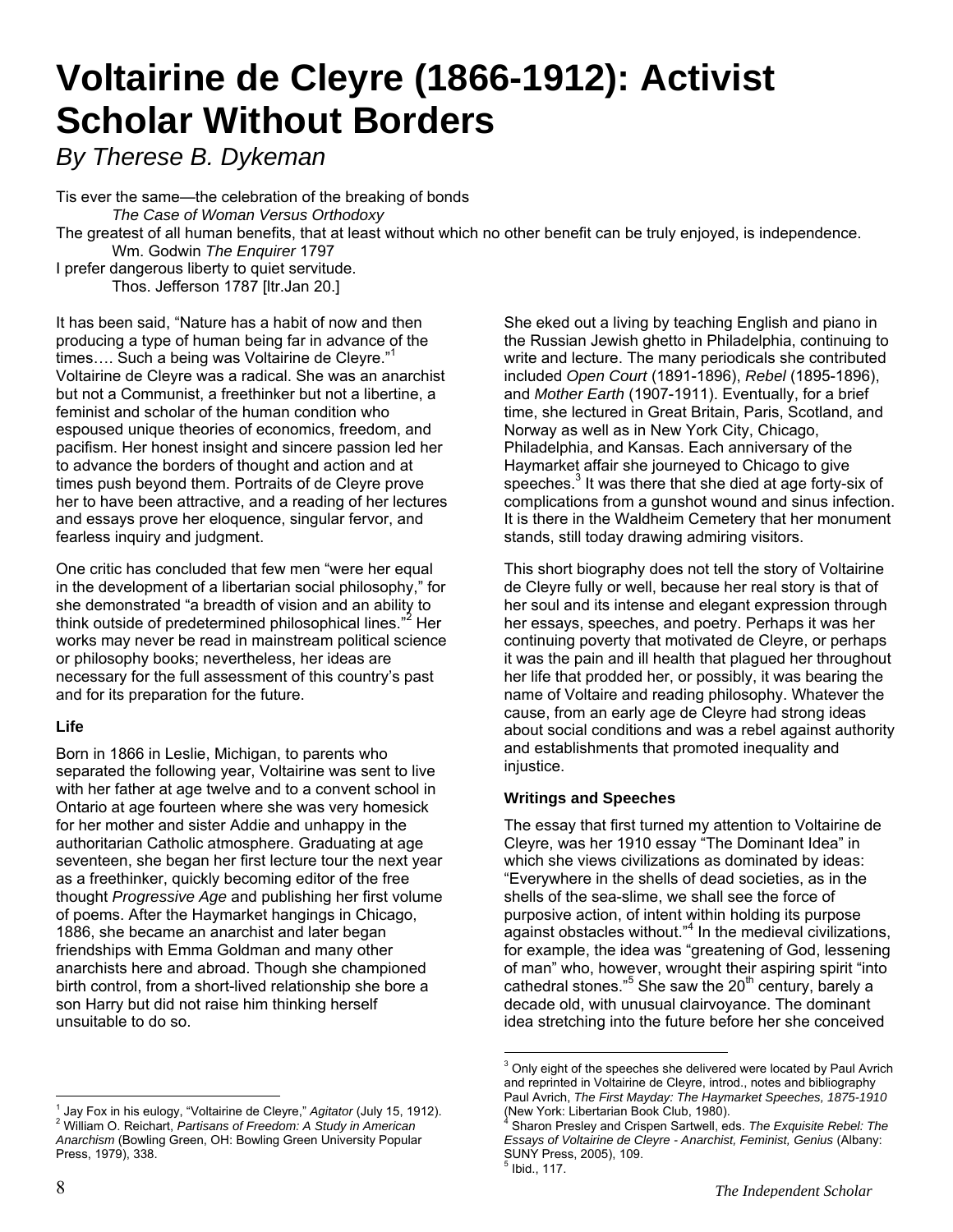as "The Much Making of Things" - seeing it producing "heaps and heaps of things" not caring why or to what end, but "possessed with the idea that he must do it."[6](#page-8-0) Goldman judged this essay to have been the leitmotif of her life.

De Cleyre's courage and radical thinking follow in the singular tradition of the early 19<sup>th</sup> century's Frances Wright, who lectured publicly against the immorality of religious leaders who condoned slave ownership and of male educators who denied female teachers and students.<sup>[8](#page-8-2)</sup> De Cleyre particularized Wright's principle of "human improvement" concerning the violence and abuse in marriage and more strongly railed against their economic inequality. Many New England women who led in demanding abolition and voting rights by less radical means were aging. Other women leaders, for example in St. Louis, kept to more traditional subjects, pushing the boundaries to gain serious positions in educational institutions. De Cleyre, in first lecturing in a white toga, imitated Wright. Both committed their thoughts to writing throughout their lives. Both were too nontraditional to be held generally and publicly as models by other women; yet, both broke new ground beyond traditional boundaries in their writings and speeches. Wright died in 1852, de Cleyre in 1912; neither witnessed women's franchise but both led in articulating inequalities and injustices not convincingly addressed by this country until the late  $20<sup>th</sup>$  and early 21<sup>st</sup> centuries.

#### **Anarchism**

De Cleyre's anarchism was not as close to the center of political philosophy as was Wright's pre-Mill utilitarianism. By its very definition, anarchism edges a border of political philosophy. In developing a consistent philosophy of anarchism, de Cleyre defined it in terms of freedom, plenty and peace. In her 1901 essay "Anarchism" she outlines four kinds of anarchism. She claims two spirits in the world, caution and dare, and society "a quivering balance, eternally struck afresh" between them. The guide of an anarchist is the Spirit of Dare, the aim is free play for the Spirit of Change, for it is that which gives freedom to the soul as to the body: "Once and forever to realize that one is not a bundle of well-regulated little reasons bound up in the front room of the brain to be sermonized … and stopped by a syllogism, but a bottomless, bottomless depth of all strange sensations, a rocking sea of feeling." She explained her revulsion at economic repression in her essay "Why I am an Anarchist?" in which she argues

from emotion and politics of personality. In her essay "Our Present Attitude," she argues the necessity for "total disintegration and dissolution of the principle and practice of authority" in order that peace might triumph over injustice and violence.<sup>10</sup> In "Open Your Eyes," she distinguishes anarchism from law: the one preaching peace, the other violence. Her most popular essay, her 1908-1909 "Anarchism and American Traditions," links the early ideas of equality and liberty in the words of Jefferson with anarchism, quoting him as saying that the nation would go downhill from the Revolution.<sup>11</sup> Finally, "In a Lance for Anarchy," (1891) she asserts the superiority of anarchist morality.<sup>1</sup>

De Cleyre defines anarchism as a philosophy of freedom. The rejection of authority - authority being the root problem of poverty - makes possible just distribution of wealth, morality, women's equality, and peace. Shaped from the thinking of Adam Smith, William Godwin,<sup>13</sup> Mary Wollstonecraft, and Frances Wright, and finding guidance from Thomas Paine and Thomas Jefferson, from the legacy of Ralph Waldo Emerson and Henry David Thoreau, as well as her contemporary anarchists Peter Kropotkin and Johann Most, de Cleyre's anarchism becomes "virtually unique in the history of American anarchism."<sup>[14](#page-8-8)</sup>

Some have found de Cleyre's definition of anarchism to be less a matter of politics than of ethics, an ethics of "self-responsibility," a philosophy that bore "good news for the individual.<sup>"15</sup> However, de Cleyre argued that anarchism was a matter of political freedom, making "the greatest sin of our fathers that they did not trust liberty wholly."<sup>16</sup> Hers was an individualist anarchism which opposed any fetters on the "soul and mind and heart," its higher principle being that "every man must be a law unto himself," and so affirming the "highest morality."[17](#page-8-11) Thus, De Cleyre's anarchism does not focus on the abolition of social restraint so much as it promotes an

 $\overline{a}$ 

 $\overline{a}$  $^6$  Ibid., 118.

<span id="page-8-1"></span><span id="page-8-0"></span> $7$  Goldman also finds the "key" to de Cleyre's power in her essay "The Dominant Idea" from which she quotes: "In everything that lives … is limned to the shadow-line of an idea," Emma Goldman, *Voltairine de Cleyre* (Berkeley Heights, NJ: Oriole Press, 1932), 7, 8.

<span id="page-8-2"></span> $8$  In her conclusion of "The Case of Woman Versus Orthodoxy," de Cleyre mentions other women who challenged the status quo besides Frances Wright: Hypatia, Mary Wollstonecraft, Ernestine L. Rose, Harriet Martineau, Lucretia Mott, Sojourner Truth and Lucy N. Coleman, Presley and Sartwell, 207.

<span id="page-8-3"></span> <sup>&</sup>quot;Anarchism," *Free Society*, (October 13, 1901) 1.

<span id="page-8-4"></span><sup>10</sup> Voltairine de Cleyre, *Selected Works of Voltairine de Cleyre,* ed. Alexander Berkman (New York: Mother Earth Publishing Association, 1914), 79-80. The *Selected Works* includes thirty-three poems,

<span id="page-8-5"></span>Here de Cleyre notes that Jefferson thought no government was best, but that it was also impractical.<br><sup>12</sup> Surprisingly, Adam Smith, who concluded that of the extremes of the

<span id="page-8-6"></span>political spectrum, anarchy was "less destructive of security and leisure" than despotism, would have leaned in de Cleyre's direction, Adam Smith, *Essays on Philosophical Subjects* [1795], (New York: Garland Publishing, 1971), 56. Smith is most noted for his *Wealth of Nations.*

<span id="page-8-7"></span>In 1797, William Godwin, Mary Wollstonecraft's companion, argued that "a servile spirit cannot feel what it is to be a man. Still, a man not provided for tomorrow cannot enjoy today," sentiments reflected in de Cleyre's works, William Godwin, *The Enquirer: Reflections on Education, Manners, and Literature* (New York: Garland Publishing, 1971), 240. In 1792, Wollstonecraft argued for national education, making the point that without it women cannot "participate in the inherent rights of mankind," Mary Wollstonecraft, *Vindication of the Rights of Woman* (Hamondsworth: Penguin Books, 1986), 88.<br><sup>14</sup> Terry Perlin, "Anarchism and Idealism: Voltairine de Cleyre (1866-

<span id="page-8-9"></span>

<span id="page-8-11"></span><span id="page-8-10"></span>

<span id="page-8-8"></span><sup>1912),&</sup>quot; *Labor History* 14 (Fall 1973): 506.<br><sup>15</sup> Reichart, 342, 344.<br><sup>16</sup> Ibid., 350. 17 Voltairine de Cleyre, "A Lance for Anarchy," *The Open Court* (September 24, 1891), 2963-4.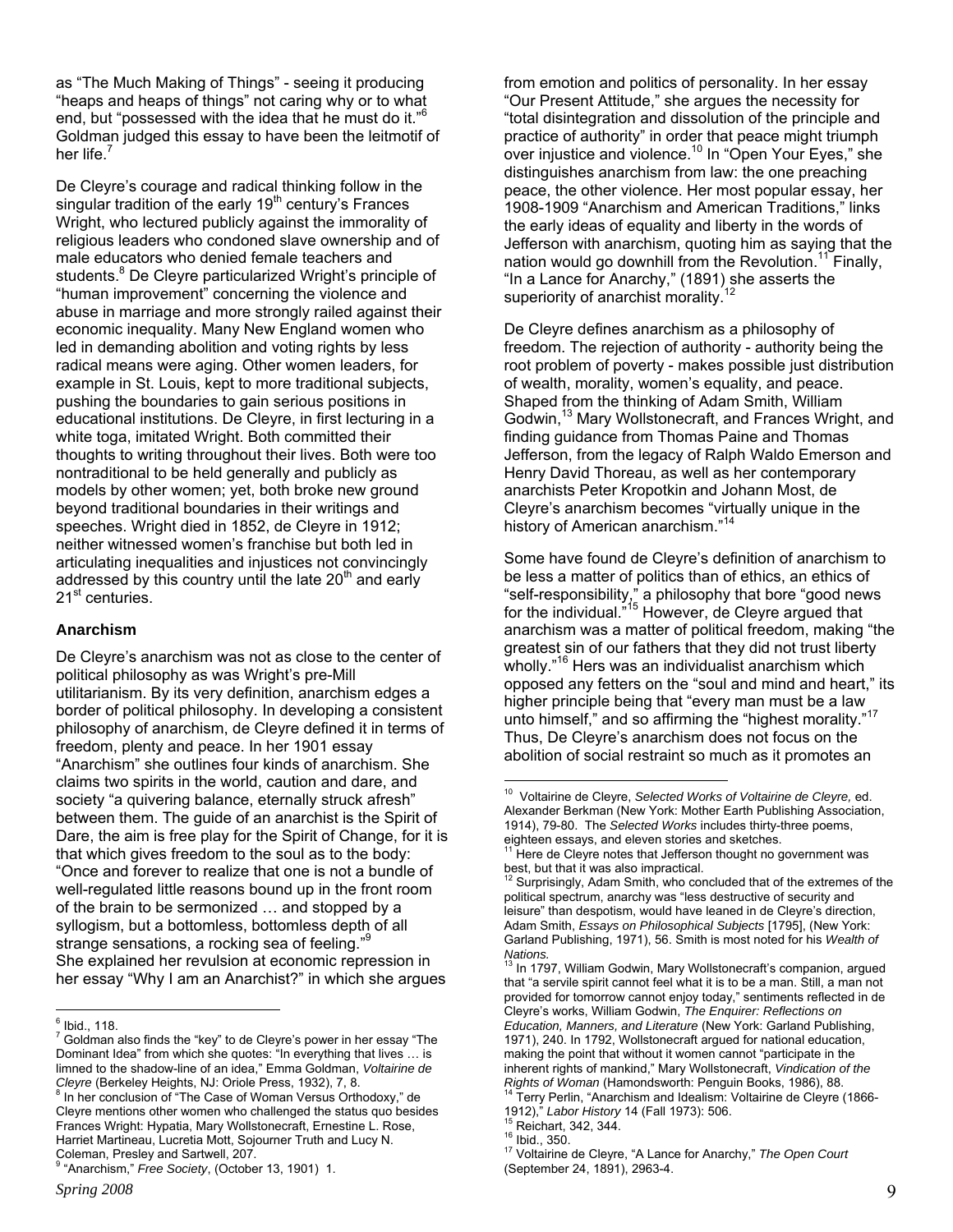ethics to evolve from individual thought, actions and passions.

Probably unbeknownst to de Cleyre, her insistence upon political freedom and individual responsibility had been the keystone of  $18<sup>th</sup>$  century American historian Mercy Otis Warren's political philosophy as well. Warren's greatest fears had been the loss of freedom in a federalist government for the individual and loss of personal and national morals from power and greed. De Cleyre found Warren's fears to have been realized, and she gave her life to urge no government in the face of the one she lived under.

### **Economics**

Witnessing the immorality of government and industrial greed, Voltairine de Cleyre believed that the individual should be allowed decent earning power, but rejected the theory of economics that communist Emma Goldman held. De Cleyre's study of political economy began after hearing Clarence Darrow speak on socialism in 1887, the year she became involved with labor issues, especially as related to the Haymarket affair. The day after police fired into a crowd of strikers from the Chicago McCormick Reaper Works, anarchists met in the rain at Haymarket Square to protest. That day, May 4, 1886, police marched in killing four anarchists, and a bomb was thrown, it was believed, by an anarchist. Eight men were brought to trial (six of whom had never been there) and four were hanged, on November 11, 1887. Of the four remaining, one committed suicide, and the last three were not pardoned until 1893. It was proved later that the bomb thrower was not one of the eight after all. Still, the incident, having sent the erroneous message that anarchists engaged in violence, indelibly sealed the two together in the public's mind. The message of the Haymarket affair for de Cleyre was that with such sacrifice in moral revolution, "real justice and real liberty might come on earth."<sup>18</sup>

From her childhood and throughout her life, de Cleyre took on the causes of factory workers. Her two concerns were one, that life has higher appeals which deem a fair distribution of wealth, and two, the necessity for economic equality in marriage as opposed to economic slavery. She critiqued the modern consumer culture, believing that three hours a day of labor would satisfy all human economic needs, and favoring a "decentralized economic system according to the principle of worker's self management achieved by education and propaganda."[19](#page-9-1) Economics must be related to greater individualism, greater equality, and greater freedom. Living in harmony with nature rather than in industrial diminution of the individual laborer was de Cleyre's ideal, an ideal that demanded individual austerity in practice. She lived that ideal to a punishing extent.

### **Freedom**

In de Cleyre's philosophy, freedom is the great principle. Without freedom the individual may be denied his wants to eat, breathe, sleep, love, dream and create, and become a "crippled creature."<sup>20</sup> "A hungry man," she says, "has the social right to bread."<sup>21</sup> Hence, freedom must allow man to exist. Secondly, freedom must allow the individual not only to exist, but also to exist in equality. This means that women must be as independent and equal as men, for "without the independence of woman there can be no equality, and without equality no true adjustment of sex relations."<sup>[22](#page-9-4)</sup> Thirdly, freedom must allow man to be free from oppression. By this, de Cleyre means that there can be no essential difference between those who live lives of vice and crime and those who live lives of virtue. Crime is in each of us and in the world, so she bids us: "Ask yourselves, each of you, whether you are quite sure that you have feeling enough, understanding enough, and have you suffered enough, to be able to weigh and measure out another man's life or liberty, no matter what he has done?"<sup>[23](#page-9-5)</sup>

The great commandments of Jesus, Buddha, and Tolstoy to forgive and judge not come not from laws but only from "accumulated wisdom of man."[24](#page-9-6) To allow freedom to ourselves and others and to grow in wisdom is the responsibility of the individual, for "every ethical advance must be wrought out in the individual."<sup>25</sup> In this sense of anarchist freedom, de Cleyre can say, "Liberty... is the mother of order." $^{26}$  It is lack of freedom that encourages inequality, injustice, chaos, and war.

### **Feminism**

Often referred to as an anarchist-feminist, de Cleyre based her feminist position as well as her economics on the philosophical principle of liberty. She lists Hypatia with Socrates and Christ and personifies liberty as a woman in her poem, "O Mother Liberty!"<sup>27</sup> She believes it is freedom in education, marriage, and economics that will end the crippling of women's minds, sexual abuse, and slavery within marriage and promote financial independence for women. She blames government and churches or states and priests for fostering unequal freedoms with their unhappy consequences for women. She sees justice as an evolving issue. What was once considered just may no longer be, e.g., monarchies that

 $\overline{a}$ 

<span id="page-9-0"></span> $\overline{a}$ 18 Paul Avrich, *An American Anarchist,* (Princeton, NJ: Princeton University Press, 1987), 17; "Our Martyred Comrades" delivered in Philadelphia, November 17, 1900; published in *Free Society* (San Francisco), December 16, 1900; reprinted (abridged) in *The Firebrand* (Mount Juliet, Tennessee), November 13, 1909.<br><sup>19</sup> Dave Boxtor (Noterline), November 13, 1909.

<span id="page-9-1"></span> <sup>19</sup> Dave Baxter, "Voltairine de Cleyre," in *Women in World History. A Biographical Encyclopedia*, Anne Commire and Deborah Klezmer, eds. (Waterford, CT: Yorkin Publications, 2002), vol .4, 438.

<span id="page-9-2"></span><sup>20</sup> Voltairine de Cleyre, *Crime and Punishment*, Philadelphia (March 15, 1903): 17.<br><sup>21</sup> Ibid.

<span id="page-9-3"></span>

<span id="page-9-4"></span><sup>&</sup>lt;sup>22</sup> Voltairine de Cleyre, "The Economic Relations of Sex," *The Open*<br>Court (May 7, 1891): 2963.<br><sup>23</sup> De Cleure, Critics and Burk busses of

<span id="page-9-5"></span>

<span id="page-9-7"></span><span id="page-9-6"></span>

<sup>&</sup>lt;sup>23</sup> De Cleyre, *Crime and Punishment*, 21.<br><sup>24</sup> Ibid., 7.<br><sup>25</sup> Voltairine de Cleyre, "American Progress," *Open Court* (December 3, 1891): 3041.

<span id="page-9-8"></span><sup>26</sup> Emma Goldman, *Voltairine de Cleyre*, (Berkeley Heights, NJ: Oriole Press, 1932), 17.

<span id="page-9-9"></span><sup>27 &</sup>quot;In Memoriam: to Gen. M.M. Trumbull," *Open Court* 8 (19 July 19, 1894): 158.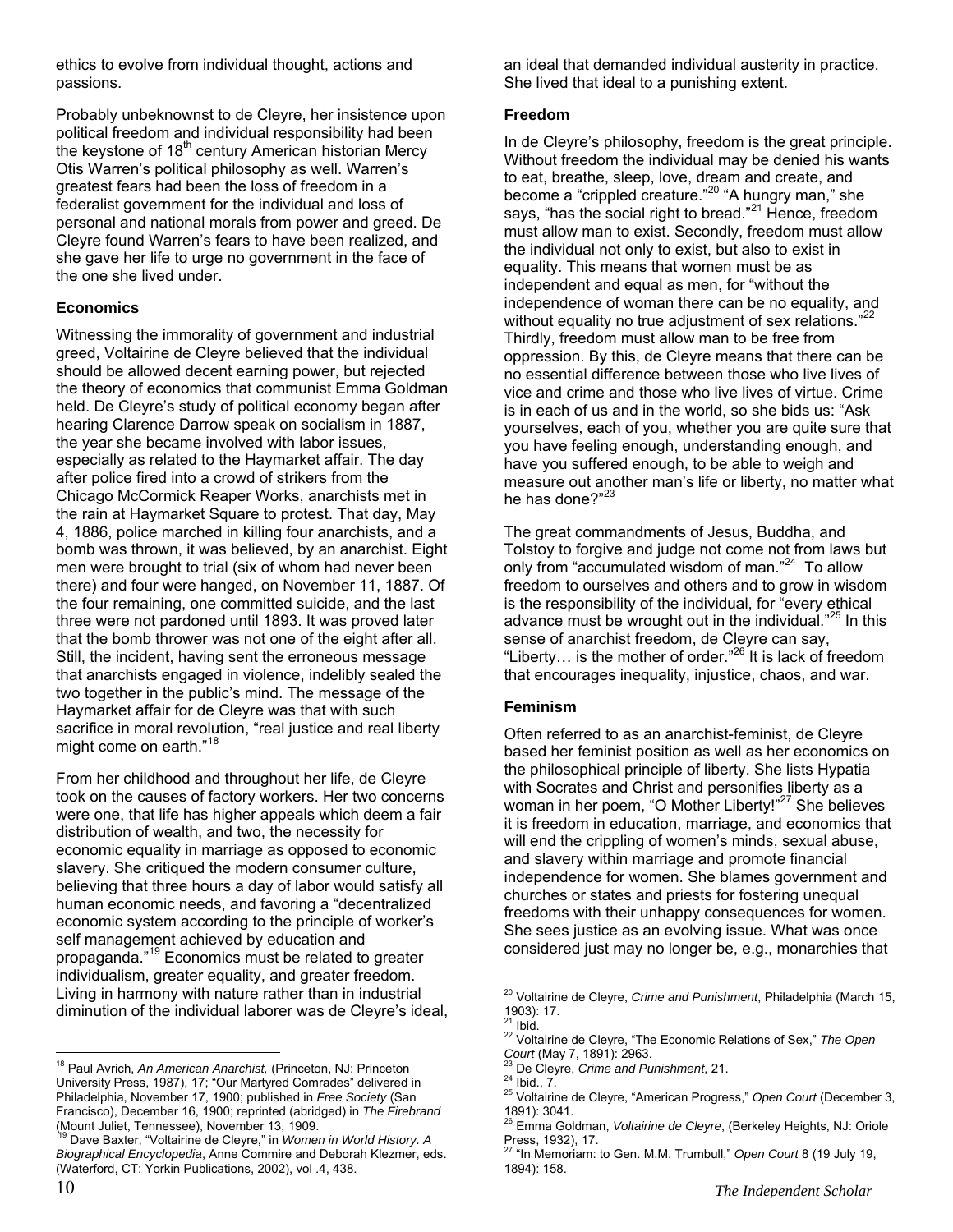contributed to "antiquated sexual codes of the Victorian era" and feudalism that left women in "serfhood" rather than "selfhood."<sup>28</sup> The remedy, she states emphatically, lies in "LIBERTY!"<sup>29</sup> In liberty lies morality and future. The new code of ethics founded on the law of equal freedom will allow women what she finds to be most important - complete individuality.

De Cleyre, still a part of the Victorian era herself, fearlessly brought into the forefront issues of birth control, rape and abuse, of women who as heads of families could not support their children. By speaking about these issues, she gave voice to the prison of silence to which they were condemned. Although de Cleyre admired Thomas Paine, friend of Mary Wollstonecraft and hero of Frances Wright, she asked why he had been given so much recognition while no other woman had been. Thus, in addressing these issues in public forum with power and eloquence, Voltairine de Cleyre was much in advance of her time. One observer claimed that she formulated "the most complete articulation of the anarchist-feminist position to appear in the nineteenth century."<sup>[30](#page-10-2)</sup>

#### **Pacifism**

De Cleyre's pacifism is related to her feminism. She judges that while most women "regard war as a barbarism … [n]evertheless if it comes to that … it is skill, not numbers, not muscular strength, which counts…. A single figure in the darkness, a flash, a blast -the work of an army is done! Was the figure man or woman?"[31](#page-10-3) Against wars, she yet praises the individual who assassinates tyrannical leaders. She found prisons to be engaged not in reforming but in punishment, to be violent and without redemption. Her pacifism is not simple. The seeming inconsistencies in condoning both pacifist and non-pacifist acts are derived from the distinction between individual acts with their responsibilities and those acts commanded by authority.

### **Conclusion**

By the time she died, Voltairine de Cleyre, in pain and depression, harbored doubts about her thinking and direction of action. She had more or less reconciled with her son, and had come to appreciate the preparation in writing and speaking, music and poetry, the constant companions given to her in her convent education in spite of bitter feelings toward that experience. Giving herself, beyond the borders of benevolence, to the ignorant, the poor and the unjustly slain, she became a saint, but one from no organized religion, a secular saint. In addition to her legacy of writings, in Stelton, New Jersey, a street was named after her, as were many

daughters. Emma Goldman requested that she be buried near de Cleyre's grave.

Outside the borders of the mainstream, her life and her thinking challenged her contemporaries, and continue to challenge us to question our own lives and our own thinking and our political choices. Why are we so preoccupied with things, that we eliminate jobs and proper wages to get more and more things cheaply? Why do we punish? For justice, revenge? Why do we condone government in events that take away from the individual?

The borders of law and order that Voltairine de Cleyre came to and crossed over with her notion of anarchism, made clear the hypocrisy and unreasonableness, if not stupidity, of the status quo, of certain laws and order condoned and enforced at the turn of the century. Her thinking at the political edge elucidated for others the inappropriate, even transgressive and harmful political rules and habits. Its benefit continues to be in making us rethink the way we live. In what was, perhaps, her overreach, she established a different center or middle ground by which to measure political human progress.

In view of her experiences in witnessing the politically voiceless, de Cleyre would perhaps applaud women's and minorities' increased power, social security help for the elderly and disabled and better and safer working conditions that in the main eliminates child labor but would despise its coming from the state. Yet, she would continue to question the role of the individual in all this, the role of individual responsibility, the legalistic atmosphere, and the cumbersome weight and authority of government. And, were she alive today, she would decry the CEO salaries that selfishly denigrate the dignity of their workers and condemn them to unlivable wages, and decry the power of religions. In all she would still attempt to convince us that our main sin is the sin against freedom.

Perhaps Voltairine de Cleyre will eventually be in history the way Emma Goldman saw her, the "most gifted and brilliant anarchist woman America ever produced"<sup>32</sup> and in the eyes of her more recent biographer Paul Avrich, "one of the most interesting if neglected figures in the history of American radicalism."<sup>33</sup> I would add that her soul survives the consummation of her own life through its immolation in the fires of her exquisite passion for a better life for others.

*Editor's note:* Therese B. Dykeman notes her special scholarly interest is recovering and presenting women philosophers. She is the editor of three anthologies: *American Women Philosophers, 1650-1930: Six Exemplary Thinkers* (Edward Mellen Press, 1993); *The Neglected Canon: Nine Women Philosophers. First to the Twentieth Century* (Kluwer Academic Publishers, 1999); and, with co-editor Dorothy G. Rogers*, The Social, Political, and Philosophical Works of Catharine Beecher*, six vol. (Thoemmes Press, 2002).

<span id="page-10-0"></span><sup>&</sup>lt;sup>28</sup> Voltairine de Cleyre, "Sex Slavery," Berkman, 350.

<span id="page-10-1"></span>

<span id="page-10-3"></span><span id="page-10-2"></span>

<sup>&</sup>lt;sup>29</sup> Voltairine de Cleyre, "The Gates of Freedom," Lucifer The Light-<br><sup>30</sup> Baxter, 346-440.<br><sup>31</sup> Voltairine de Cleyre, "The Gates of Freedom," *Lucifer The Light-Bearer* (May 15, 1891): 4.

See Carol I. Winkleman, *The Language of Battered Women: A rhetorical analysis of personal theologies,* (New York: SUNY Press, 2004).

 $32$  Goldman, 5.<br> $33$  Avrich, xi.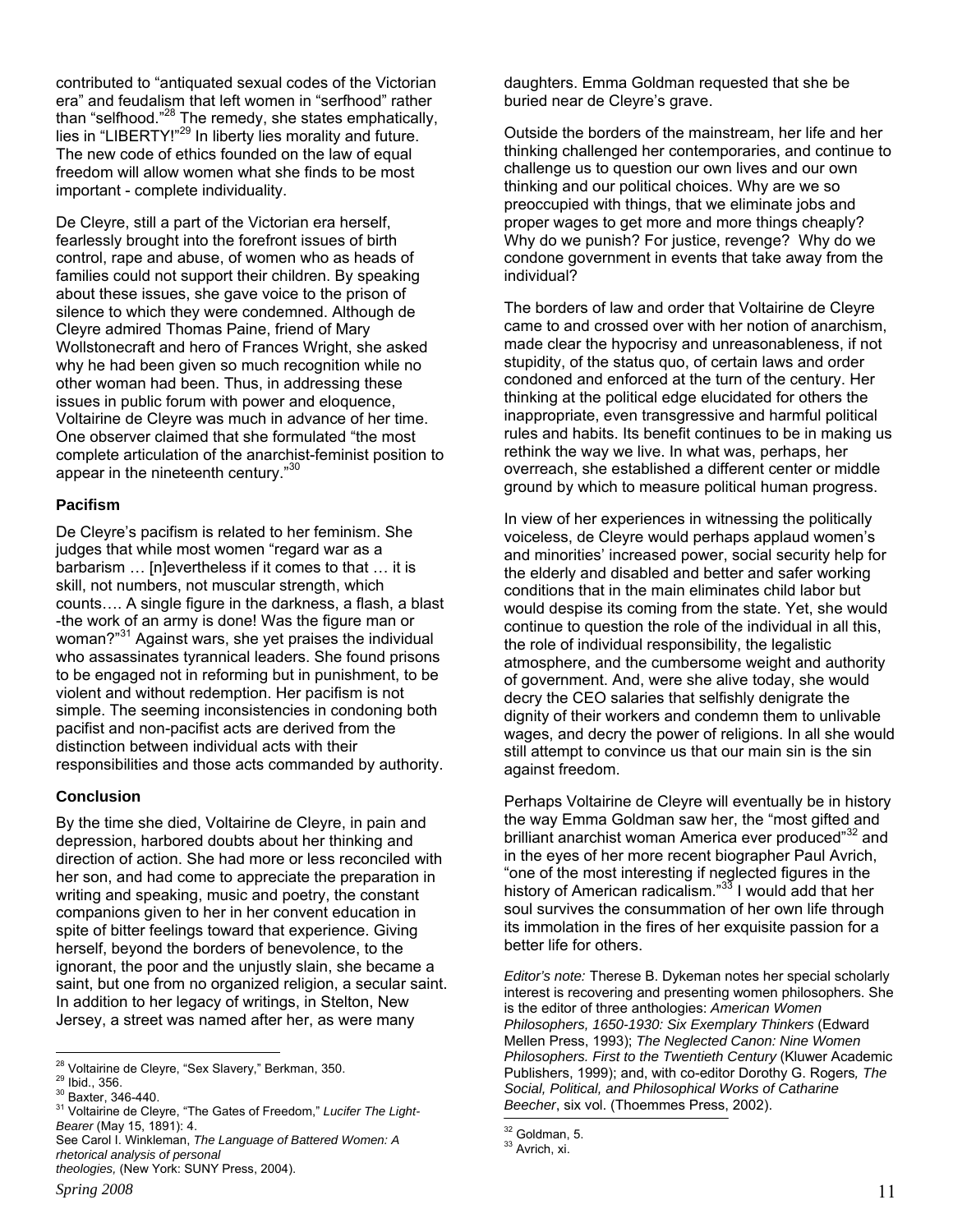# **Can Scholarship Protect Your Savings?**

### *By Hugh Lindsay*

It is hard to believe at the beginning of the month when we have bills to pay that people like us in developed societies are the wealthiest in history. More people at all levels of society have the resources to enjoy more than a survival existence and to support themselves in later life. Traditionally, wealth meant owning tangible property – land and buildings, animals, farm produce, gold, jewels and other possessions. We still have some of these things but increasingly much of our wealth is in the form of bank accounts and investments in stocks, bonds, and mutual funds. On top of this, we have deferred wealth – promises of future payments from private and government pensions and life insurance, and emergency help in the form of social assistance and employment insurance. Unlike tangible property, which we can feel and touch, most of our wealth is in the form of investments.

For centuries, people have been enticed by the prospects of riches through investments. In a book with the wonderful title *Extraordinary Popular Delusions and the Madness of Crowd*s, Charles Mackay described:

- the lure of alchemy and the Philosopher's Stone that changed base metal into gold;
- the Tulipomania of  $18<sup>th</sup>$  century Holland in which investors bid up the price of tulip bulbs to insane levels; and
- the British joint stock companies of the South Sea Bubble and other  $18<sup>th</sup>$  century ventures.<sup>1</sup>

Most of the investments inevitably collapsed and governments introduced measures to curb the worst of the excesses.

A big problem with investments is that they rely on the honesty and competence of the people we select to manage and protect our wealth. We think of them as banks, insurance companies, investment firms, governments, or employers. They are, in fact, stewards – people entrusted with the management of other people's money.

Stewardship is a very ancient profession. Some of the earliest known writing were records of tax accounting on clay tablets in Egypt and Mesopotamia from as early as 3500 B.C.E. According to Alexander, "Sumeria was a theocracy whose rulers held most land and animals in trust for their gods, giving impetus to their recordkeeping efforts. Moreover, the legal codes that evolved penalized the failure to memorialize transactions."<sup>[2](#page-11-1)</sup> As we shall see, governments still establish legal codes and penalties to regulate stewardship.

In the world of business, stewardship has come to include corporate governance - the work of boards of directors who oversee the activities of the executives who manage corporations. This has long been an activity of patchy quality. In theory, directors are wise people who dedicate themselves to supervising the stewardship of other people's money. Many of them do but many have performed poorly. Trollope provides satirical but probably accurate descriptions of late  $19<sup>th</sup>$ century board meetings in *The Way We Live Now*. [3](#page-11-2) The unscrupulous financier Mr. Augustus Melmotte selects a group of well-known members of society to create a board that will impress and reassure prospective investors in his unbuilt railway from Salt Lake City to Mexico. He makes them rich (at least initially) by selling them shares whose prices he manipulates up quickly and he strokes their egos. His board meetings are fascinatingly awful. He speaks of progress and successes without specifics, provides no financial statements and pooh-poohs questions that might delay the start of a sumptuous and spirituous luncheon. Things weren't a lot better in the 1950s when C. Northcote Parkinson wrote *Parkinson's Law*. [4](#page-11-3) In the chapter titled "High Finance," he describes a board discussion of a major construction project. The chair secures approval of a multi-million contract in two and a half minutes after brushing aside penetrating questions and criticism from one of only two directors on the eleven-member board who really understand that what is going on is completely wrong. The board meekly approves the deal then moves on to lengthy and lively debates of relatively trivial items – a bicycle shed for employees and refreshments for a committee.

In practice, many boards have dedicated members who do a fine job. But not all of them. The challenge for regulators is how to improve standards of governance to better protect the interests of investors. This is particularly difficult in the case of corporate directors who have typically presented themselves as requiring no education and guidance. Few people have had the temerity to hold them to account. It's not a new problem and governments have a long history of trying to find solutions. In the United States, Congress created the Securities and Exchange Commission in response to the 1929 stock market crash. This addressed many problems but provided little direction to boards of directors. It was not until the 1990s that stock exchanges and regulators in the United States and Canada, in response to another episode of corporate collapses, introduced regulations for governance with a view to influencing the behavior and practices of directors.

<span id="page-11-0"></span> $\overline{a}$ 1 Charles Mackay, *Extraordinary Popular Delusions and the Madness of Crowds* (1841).<br><sup>2</sup> John A Also

<span id="page-11-1"></span>John A. Alexander, *History of Accounting* (New York: Association of Chartered Accounts in the United States, 2002), 3. At www.acaus.org/acc\_his.html.

 $\overline{a}$ <sup>3</sup> Anthony Trollope, *The Way We Live Now* (1875).<br><sup>4</sup> C. Nextboate Perkinson, *Perkinson's Law (Landar* 

<span id="page-11-3"></span><span id="page-11-2"></span>C. Northcote Parkinson, *Parkinson's Law* (London: John Murray, 1958).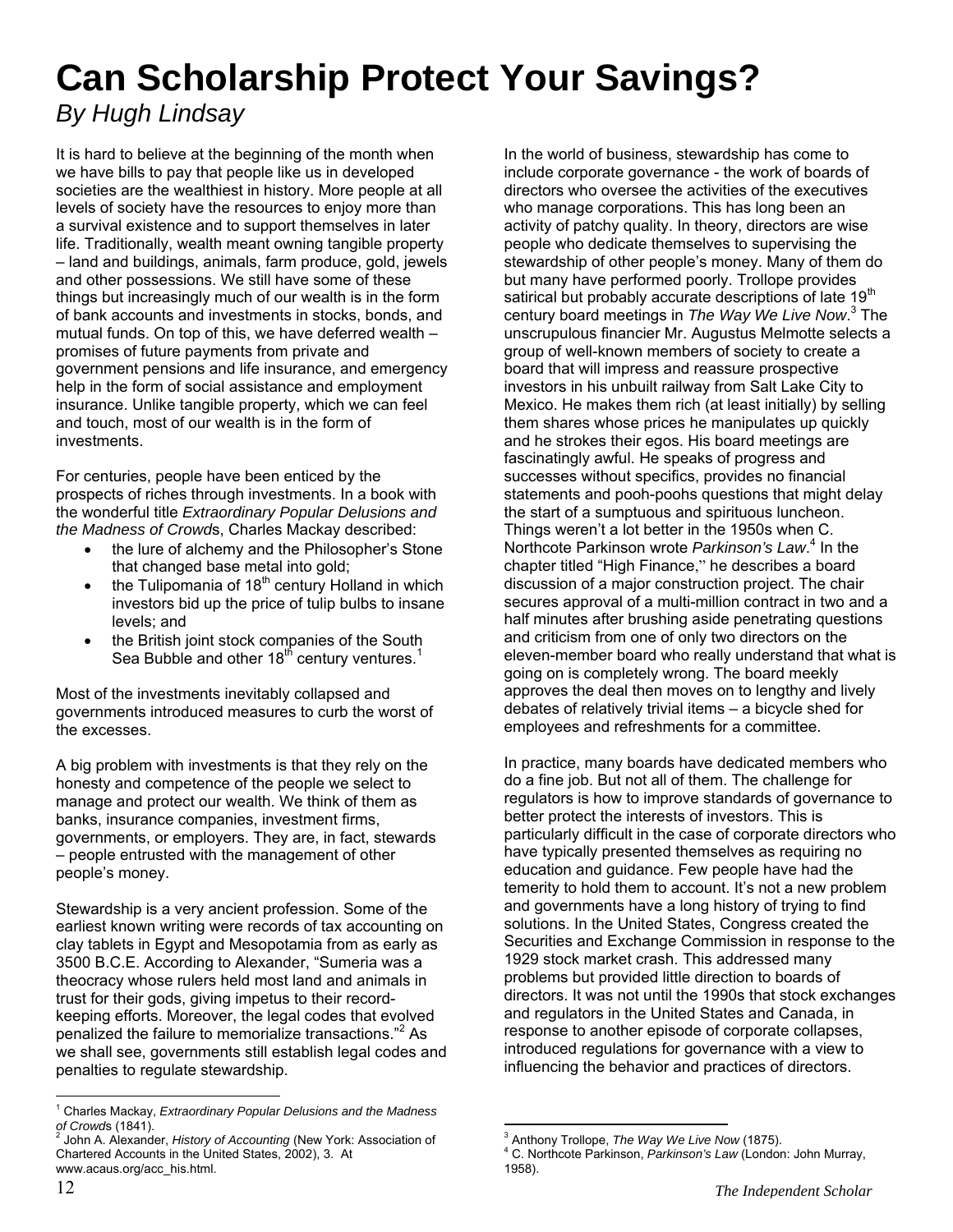Influencing behavior is by no means unique to the world of governance and corporate integrity. Public health authorities and other social agencies have been doing it for years. They recognize that a multifaceted approach is the best way to get results - legislation, enforcement, and education. Governments and regulators of securities have focused on legislation and enforcement but have been slow to embrace the educational aspect which has largely been taken up by a diverse collection of nongovernment groups including investors' coalitions, union pension plans, the business schools of universities, and the business sections of newspapers.

In Canada a major source of educational material on governance is the Risk Management and Governance Board of the Canadian Institute of Chartered Accountants (CICA). In the early 1990's, I was a volunteer member of the Board (then called the Criteria of Control Board), which directs and reviews research and publications on governance. After I left the board, I was asked to continue my involvement as a writer of short practical books for directors and corporate executives. As such, I am part of a process for influencing behavior through education.

The board has support from professional staff who manage the projects, engage writers and provide research facilities. In some cases, the Board engages writers who are experts in a field – typically consultants and university professors – who regularly publish articles and books as part of their professional and academic activities. They frequently provide their services at no cost in return for the opportunity to write for publication by a prestigious organization. In other cases, the writer is a staff member or contract writer like myself who has a broad knowledge of a topic from work experience, research, and committee service. The writers typically work with task forces or committees of expert practitioners and academics who provide advice on content and presentation. As a writer, I often have to satisfy three committees, each with a very different perspective.

In education, there is a valuable concept – the teachable moment at which, for some reason, people want to know about something and are ready to learn. In some cases, the moment is predictable – people buy how-to books to help them with weddings, pregnancy, divorce, and income tax. In others it can come from an event or situation such as an earthquake, 9-11 or a car crash involving students at a particular school. Enron, WorldCom, and the crash of the dotcoms created a teachable moment for governance and financial control. The teachable moment for corporate governance is here. Our challenge at CICA has been to seize the moment. We needed an approach that would attract attention and prove useful and practical for busy people with limited time for reading.

One answer was to create what we call the "20 Questions" series of publications each of which addresses an aspect of stewardship for which directors are responsible. The titles all begin "20 Questions Directors Should Ask About…" then name the subject: Strategy, Risk, Privacy, Executive Compensation, Pension plans and more. For each question, we provide a brief explanation of why directors need to ask the question and an answer – based on good current practice – which they can compare with the answers they get from their management and professional advisors.

CICA selected the "20 Questions" approach because it was easy to promote and provided a discipline for the authors who have to limit themselves to the top twenty issues of their subject. It proved a better idea than we had originally thought because it fitted well with the principal job of directors, which is to ask tough questions about important issues before they make decisions and grant their approval. These books give them suggestions on what questions to ask and how to evaluate the answers. We also found that the question and answer format is better at engaging and convincing readers. People can react strongly to statements and stop reading if they disagree. A question raises their interest and entices them to read the answer. They may not agree with the answer, but the question got them thinking.

In the process of developing and reviewing new publications the old adage "where you stand depends on where you sit" applies just as much in the world of business professionals as in academe. New theories are tested in debates between the advocates of change and those with a more conservative viewpoint. These views often depend on the individual's professional situation.

Much of the work I do involves defining and increasing the responsibilities of individuals and firms. This concerns those who are faced with the risk of litigation for personal or professional negligence. Lawyers and representatives of audit firms understandably tend to resist any extension of their exposure. Those who work for companies are often more receptive to proposals that increase their responsibility and thus their organizational status. Some directors want to know how to do their job better – others believe that ignorance is a good defense. Generally, lawyers concentrate on avoiding liability. The accountants focus on how to do things right.

The review groups contribute to a process that is rigorous but relatively harmonious with most participants seeking a good solution. I see their reactions to my writing as a proxy for the potential readers and – although it can be painful at the time – appreciate their frankness in telling me what doesn't work for them. Their concerns are real and debates can be vigorous. They are very good at picking out words and phrases that could irritate readers and destroy the value of the whole book. The objective is to influence people to do things better. They will not do that if they do not like the way the book is written.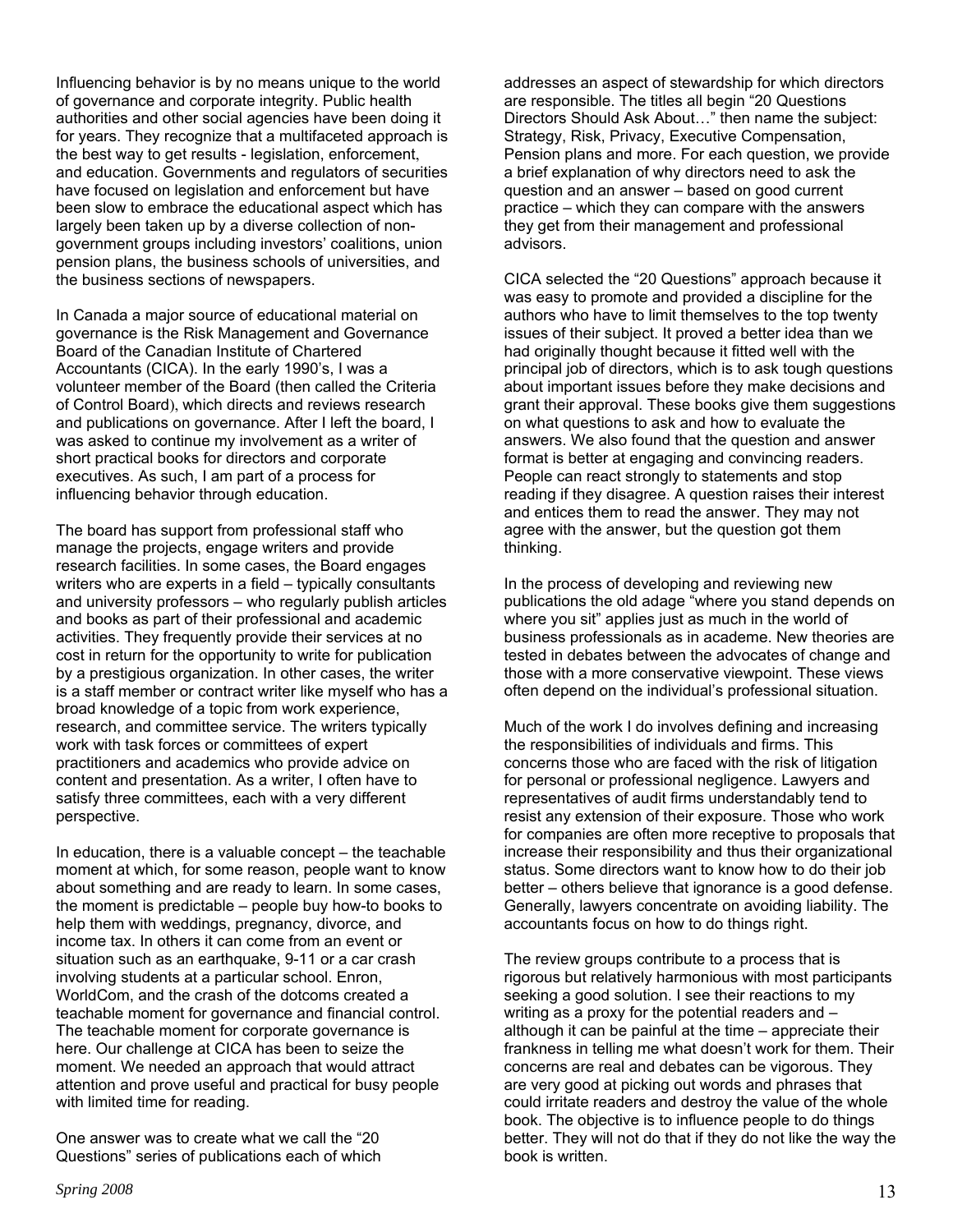My major challenges are to respect and reconcile the often-divergent views of the expert reviewers and to keep the language of the books clear and easy to read. I do this by listening closely to their concerns and by making revisions in my own words. This is important to me because language is a challenge. The objective is to write clear, simple material to help non-expert directors understand some of the technical subjects that arise in the course of their duties. The experts who review the books are used to working with laws and regulations and look for technical precision in the wording. They often suggest the addition of explanatory phrases that tend to make short, clear sentences longer and less readable  $$ the classic "wordsmithing" problem. Where possible I translate technical terms into simple English – not always easy because the experts often have trouble defining and explaining the terms they use every day and do not always agree on a common definition.

A related problem is what I call the Humpty Dumpty use of words, from Lewis Carroll's *Through the Looking Glass*. Alice has a particularly confusing conversation with Humpty Dumpty until he offers an explanation.

"When I use a word," he says, "it means just what I choose it to mean – neither more nor less." "The question is," replied Alice, "whether you can make words mean so many different things." "The question is," said Humpty Dumpty, "which is to be Master – that's all."<sup>[5](#page-13-0)</sup>

I first experienced this problem as a professional writer when I was engaged by CICA and the American Institute of Certified Public Accountants to write a short book on risk management. My dictionary (Gage) defines risk as "a chance of harm or loss, danger." There are other meanings, all of which define risk as something bad. A friend of mine, Bill Bradshaw, had previously written a book on risk for CICA in which he adopted a similar definition. He suggested that (in a business context) the opposite of risk is opportunity and constructed his book accordingly. He didn't have my review committee.

<span id="page-13-0"></span>When I presented my first draft to my Canada-US review group the members unanimously told me that risk embraced both bad risks and opportunities and that I should revise my work accordingly. It became apparent that risk consulting services sell well ─ but only when risk is presented as a good thing and emphasizes opportunity. This was the late 1990s. The dot com and high tech industries were booming. No one was interested in bad news. In fact, the chair of the committee was promoting "Risk dotcom" as the title of the book. I tried to defend the dictionary definition of risk – without success – then suggested that we use the words "opportunity" and "threat" for the two sides of their perception of risk. This was the approach taken by the Australia New Zealand Standards Board.

The mostly North American group (there was one Australian) would have nothing to do with "threat." It was not part of their vocabulary and they did not see how they would sell it. They would not accept it. Clearly, pragmatism was more important than intellectual rigour and linguistic purity. I managed to fudge my way though by using "risk" to mean whatever the group wanted it to mean in each context. In most cases, it is quite clear what "risk" means and the resulting book seems to have been well received. In retrospect, the group was probably right and may well have made the book more acceptable and influential with its intended audience.

It is also important how the book looks. When I was a member of the CICA's Criteria of Control Board in the early 1990s our publications - as befitted the products of the Studies and Standards group of the prestigious Canadian Institute of Chartered Accountants – were sober and designed to impress the reader with a sense of authority. Unfortunately, they were also intimidating and rather dull. If you can get past the outside appearance, they are actually very good. Clearly written, wise and practical. Those who have read them generally like them but too few people read them.

The CICA paid attention and consulted marketing experts to help attract readers. When my first book *Managing Risk in the New Economy* was published it looked a lot different.<sup>[6](#page-13-1)</sup> The cover showed a striking fullcolor photo of skydivers in free fall – demonstrating the positive aspect of risk-taking. The book is full of photos of people engaged in sports. There is no reference to sports in the text that was completed before the pictures were chosen. I do not know how many people have actually read the book but people love the pictures.

My next title *Crisis Management for Directors* was more modest but still had many pictures – hurricanes, volcanoes, and other scary scenes.<sup>[7](#page-13-2)</sup> At this point, the CICA stopped adding graphics (except on the cover) and returned to plain text for my next two books on risk and strategic planning. They did this partly to get the books out faster at reasonable cost – but primarily because people were now aware of these new resources and were downloading them from the CICA website. Appearances were no longer the key selling point and people did not want a lot of graphics that often obscured the text and slowed printing. We were virtually back where we started. An interesting measure of success. But what is it accomplishing?

Directors, corporate executives, and their advisors are getting more information and education on governance from a number of sources, including the books I write. Published surveys report that companies are changing their governance practices. But it is hard to tell if a program to change behavior is working when success

<span id="page-13-2"></span><span id="page-13-1"></span> $\overline{a}$ 6 Hugh Lindsay, *Managing Risk in the New Economy* (New York and Toronto: American Institute of Certified Public Accountants and Canadian Institute of Chartered Accountants, [ca. 2000]). 7 Hugh Lindsay, *Crisis Management for Directors* (Toronto: Canadian Institute of Chartered Accountants, 2001).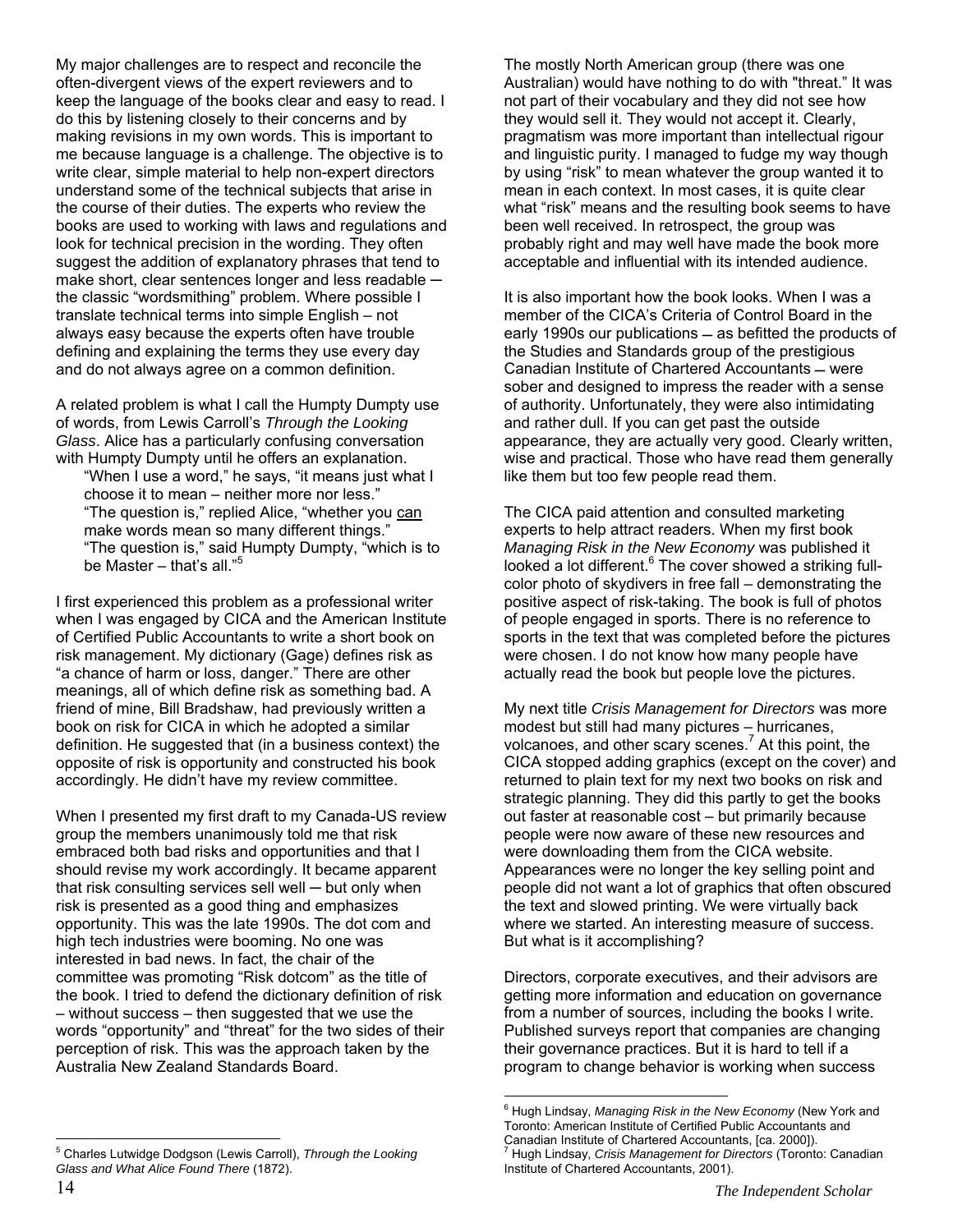means that bad things do not happen. Just as the measure of success of Homeland Security may be no more 9-11s, the success in governance reform may be no more Enrons.

Will our savings be safer? We can only hope so. No one can guarantee that a business will make profits and safeguard investors' capital. Even honest, well-run companies can falter and fail. However, to the extent that companies are required to disclose full and accurate information and practice good governance, investors and their advisors are in a better position to select investments that are right for them.

### **A final thought**

As a scholar working on this subject, my interest goes beyond being paid for my work. I have my own savings and pension to protect. I will do my best for all of us.

#### *Editor's note*:

Hugh Lindsay is a Chartered Accountant who writes and edits publications on corporate governance for the Canadian Institute of Chartered Accountants and contributes articles to leading Canadian magazines for accountants.

### **Member publication notices**

Member **Bette Oliver** has a book forthcoming from Rowman & Littlefield in 2009. It is entitled *Orphans of the Earth: Girondin Fugitives from the Terror, 1793-94.* 

Additionally, Bette announces the publication of a new volume of poetry, *Contexts*, published in September 2007 by Morgan Printing, Austin, Texas.

*Note from TIS book review editor*: *TIS* plans to have a review of the book and the volume of poetry in the near future.

Member **William Clark** shares the following information about his latest publication:

*Academic Charisma and the Origins of the Research University (*University of Chicago Press, 2007).

#### **Publisher's Book Synopsis**

Tracing the transformation of early modern academics into modern researchers from the Renaissance to Romanticism, Academic Charisma, and the Origins of the Research University uses the history of the university and reframes the "Protestant Ethic" to reconsider the conditions of knowledge production in the modern world.

William Clark argues that the research university—which originated in German Protestant lands and spread globally in the nineteenth and twentieth centuries developed in response to market forces and bureaucracy, producing a new kind of academic whose

goal was to establish originality and achieve fame through publication. With an astonishing wealth of research, *Academic Charisma and the Origins of the Research University* investigates the origins and evolving fixtures of academic life: the lecture catalogue, the library catalog, the grading system, the conduct of oral and written exams, the roles of conversation and the writing of research papers in seminars, the writing and oral defense of the doctoral dissertation, the ethos of "lecturing with applause" and "publish or perish," and the role of reviews and rumor. This is a grand, ambitious book that should be required reading for every academic.

Got to <[http://www.press.uchicago.edu/ cgi-bin/hfs.cgi/](http://www.press.uchicago.edu/ cgi-bin/hfs.cgi/ 00/166031.ctl)  [00/166031.ctl](http://www.press.uchicago.edu/ cgi-bin/hfs.cgi/ 00/166031.ctl)> for more information.

*Note from TIS book review editor*: *TIS* plans to have a review of the book in the near future.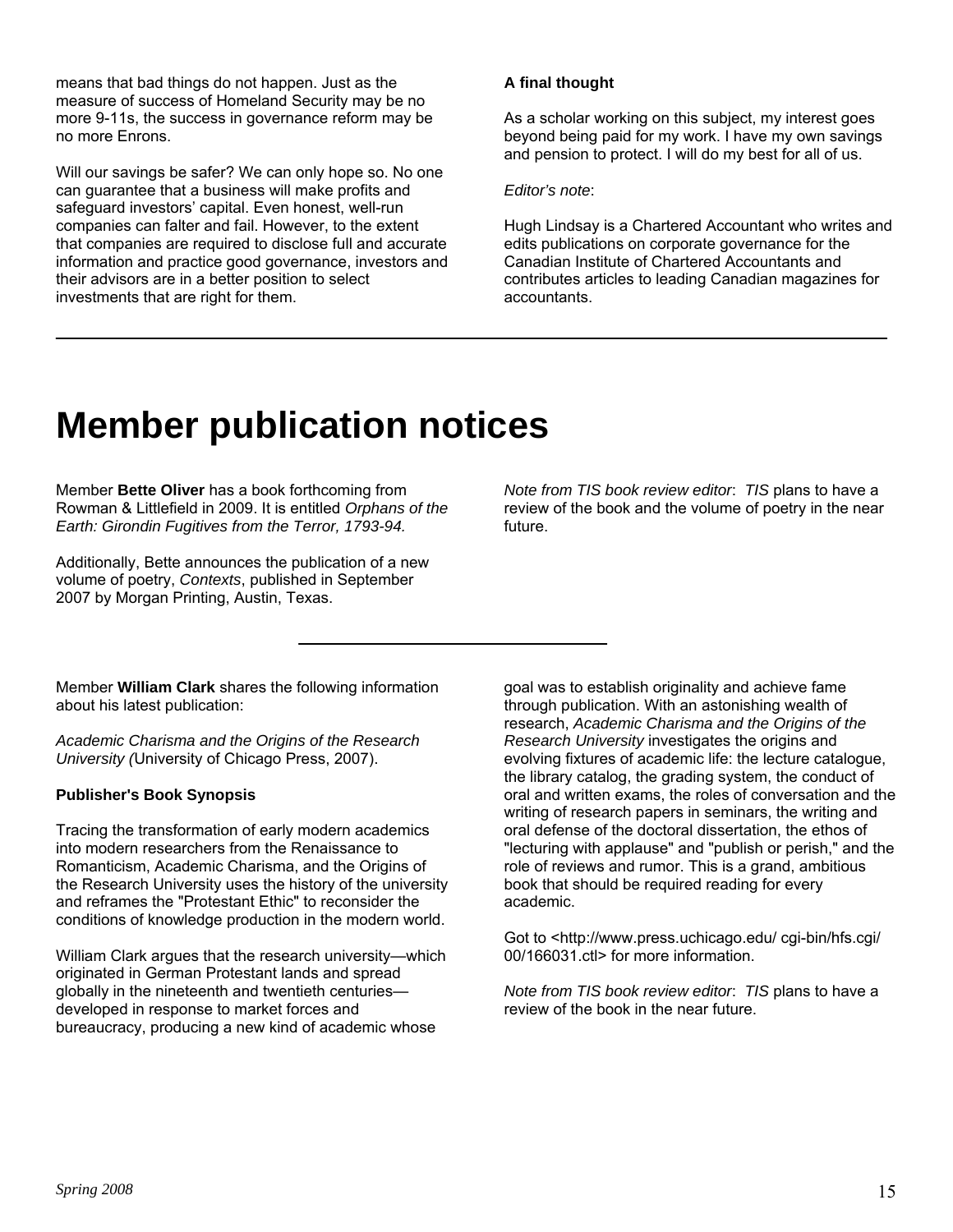### **In Memoriam: Harold Orlans (1921-2007)**

Toward the end of last December, we received the sad news of the passing of Harold Orlans, an early and dedicated advocate of the independent scholar movement and a proponent of the founding of NCIS. He was long associated with the Capital Area Independent Scholars (CAIS) in which he and his wife Kay were very active over the years. In fact, together they had established the CAIS. Harold is a former editor of *The Independent Scholar* to which he was a frequent contributor.

Harold Orlans was born in New York City on July 29, 1921 and was trained in anthropology and sociology at City College of New York, Yale University, and the London School of Economics. He had a productive career as a scholar and writer, especially on public policy issues related to scientific research and higher education. After his first job as a reporter for the San Francisco Call-Bulletin, he did alternative service as a conscientious objector during World War II. Later, as a Fulbright scholar, he studied the English new town of Stevenage and published his sociological research as *Utopia Ltd.* (Yale University Press, 1953). In Washington, he worked at the National Science Foundation, the Brookings Institution, and the National Academy of Public Administration, publishing scores of books and articles. Harold and Kay were also collaborators on several scholarly projects. In his retirement, he pursued his lifelong interest in T.E. Lawrence, editing a collection of Lawrence's literary criticism and correspondence and publishing *T.E. Lawrence: Biography of a Broken Hero* (McFarland & Co., 2002).

He died at home in Bethesda, MD, on December 12, 2007. He is survived by his wife, Kathryn (Kay) Meadow-Orlans, and three children and two grandchildren. A memorial service for Harold Orlans was held on Sunday, February 17, at the Bethesda Friends Meetinghouse.

One of Harold's admired charities is the American Friends Service Committee, 1501 Cherry St., Philadelphia, PA 19102, should anyone wish to make a contribution in his memory.

We at NCIS extend our sincere condolences to Kay and to Harold's family, friends, and colleagues.

*Janet Wasserman* 

### **In Memoriam: William W. Kimbrel, Jr. (1952-2007)**

William Wayne Kimbrel, Jr., NCIS member and husband of member Elizabeth Kimbrel, died unexpectedly November 9, 2007. At the time of his death, William was an assistant professor of American and English literature at Gulf University of Science and Technology in Kuwait. William maintained NCIS membership when he was not employed as an academic in order to keep faith with the independent scholar community.

William was born in Japan and attended schools in Germany and the United States. William earned a BA in comparative literature and a MA and PhD in English from Amherst. He attended the University of Oxford in England for both undergraduate work in literature and post-graduate study in theology. He met his wife during the UMass/Oxford summer study program at Trinity College, Oxford, in 1975. He has been the recipient of Fulbright and other research grants. William's writings have appeared in creative and scholarly publications. His special subjects were Hemingway and biographical narrative. William also served in the Army Medical Corps.

Graveside services were held on Tuesday, November 20, at the Kimbrel family plot at Evergreen Cemetery in Davenport, Florida. A memorial service in Amherst is tentatively scheduled for February 29, 2008 at the University of Massachusetts.

If friends wish to, memorial donations in William's name may be made to PAWS-Protecting Animal Welfare Society of Kuwait <www.paws-kuwait.org>, Kyrenia Animal Rescue of North Cyprus <www.kyreniaanimalrescue.org>, BETA-Beirut for the Ethical Treatment of Animals <http://animals.beirut.com>, the Dakin Animal Shelter of Leverett, Massachusetts <www.dakinshelter.org>, the University of Massachusetts Library Fund, Doctors Without Borders, Heifer International, the MacDowell Colony, or to any charity of their choice.

Elizabeth can be contacted at [elkimbre@mtholyoke.edu](mailto:elkimbre@mtholyoke.edu) 413-538-2515 POB 314, Granby, Massachusetts 01033-0314

We at NCIS extend our sincere condolences to Elizabeth and to William's extended family, friends, and students.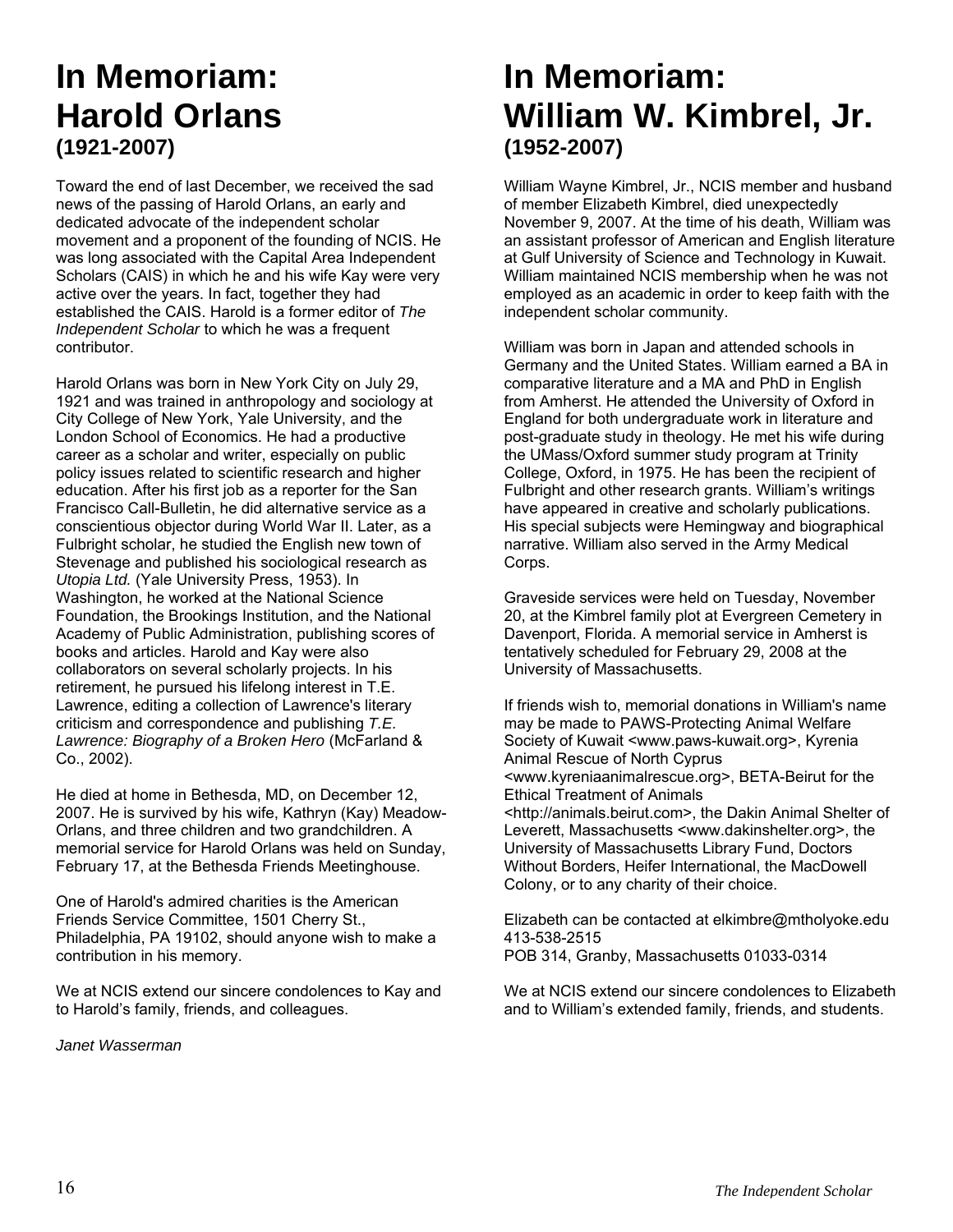### **The Art of Biography, Part 4**

*By Mahala Yates Stripling*

*Editor's note:* This is the fourth of a six-part series that derives from Stripling's step-by-step process researching and writing a biography. It concludes with its publication. Send your comments and questions to the series contributor, Mahala Yates Stripling, at [<Dr.Rhetoric@aol.com](mailto:Dr.Rhetoric@aol.com)>.

### **IV. Authorial Tone**

Approach your subject with a clear sense of purpose and a strong point of view. Readers expect the truth, warts and all. You've been a fact-gatherer and tried hard to be objective. Now, paradoxically, good storytelling requires that you appear to be in the background while relating an attitude or opinion. Your carefully selected words will convey the all-important tone, in a general sense to the entire biography and in a particular sense to each scene.

Examples of general authorial tone, given on reviews of biographies in the *New York Times Book Review,* are: Even and respectful. Gratuitously hostile, appearing to settle a debt. Confident, not arrogant, with a touch of irony. Irreverent with an often comically absurd tone. Breezy and superior—bordering on condescending. Of uncompromising authority. Now consider the more refined tone appearing in "Molestation and Lapse from Faith," a scene excerpted from Chapter Three, "Doctors' Row," in *Richard Selzer: A Biography*.

It was April 1941, and the small, sad boy sat alone in the movies. Two weeks earlier, his father had died from a heart attack, at age 42, leaving the family to sink into genteel poverty everyone went to work. This afternoon, seeking a brief respite from reality, even the antics of the romantic screen duo Jeannette MacDonald and Nelson Eddy could not pull Dickie out of his depression. As the theater darkened, the man he called "Father," the priest at St. Peters where he worked, quietly sat down beside him. All of a sudden he felt a tickle, and then sat in disbelief and terror. So soon after his father's death, the vulnerable boy felt even more anguish and anxiety as the man's fingers began working. The molestation escalated, continuing at the church.

The molester was known to the boys at school, who would say, "Don't get within arm's reach of the father." But Dickie, a dreamer who lost himself in his books, kept it to himself. For weeks, he feared being found out—fretting and already punctuating his life with cigarettes. His mother was incapable of hearing such news, and he did not tell his older brother. He sickened at the thought of being discovered. But there on Sunday, the priest in his robes, said mass and doled out the body and the blood of Christ.

Finally, Selzer says, he got the courage "to run away from it. Fast."

Sexual abuse by a trusted father figure was the worst thing that could have happened to the unhappy twelve-year-old boy missing the affection of his father. But even though he felt fear and shame at the time, today Selzer says he decided "not to elevate it to the satanic." He downplays his experience as "only a happen," but his lapse from faith was secured.

Molestation was then a taboo subject, and few molesters were prosecuted. They repeated their crimes over and over again. Many of their young victims lost faith in humanity, entering what psychologists call a liminal crisis and retreating to a wasteland, including alcoholism and promiscuity. Instead of this, Selzer gained the ability to take life as it came, saying about this as an adult, "We are all hiding the same things and are only different in the carrying out of them. Can one hate a man for taking what he desperately needed? No, for since then I have had a few crepuscular urges of my own." Sixty years later, perhaps in an attempt to extricate his molestation, Selzer wrote about it in a short story, "The Garden, The Garden." The experience has never left him.

Did you react to this event in Selzer's young life with pathos, disbelief, and finally outrage at the anachronistic view I have presented? If so, I have done my job as a biographer by creating a sense of being there with the subject. Using a direct authorial tone, I show how Selzer, a sensitive child, withstood molestation at the time of his greatest vulnerability. It did not crush his spirit; instead, he became an empathic, caring adult. In the end, some avid biography readers admit skipping past the dull account of the subject's childhood to adult-type adventures, but in Richard Selzer's life the stuff of a riveting biography is not lacking anywhere.

© 2008 Mahala Yates Stripling. First serial rights granted to NCIS/TIS.

### **Tip of the day:**

### Subscribe to: thebiographerscraft.com

It lists new biographies, awards and grants, and gives links to biography reviews. It has a TIPS CORNER and a section called "Your Personal Amanuensis" for comments. This is a must-read newsletter for any biographer. Valuable information on funding and access is here. For instance, there is a new CUNY Multi-Million Dollar Biography Center to foster biographical writing, undertaken by the Center for the Humanities. It offers well-paid yearlong residencies to half a dozen biographers, bringing new voices to the art. Biography can be an undervalued genre of non-fiction—a stepchild of the academy—and they wanted to change that perception.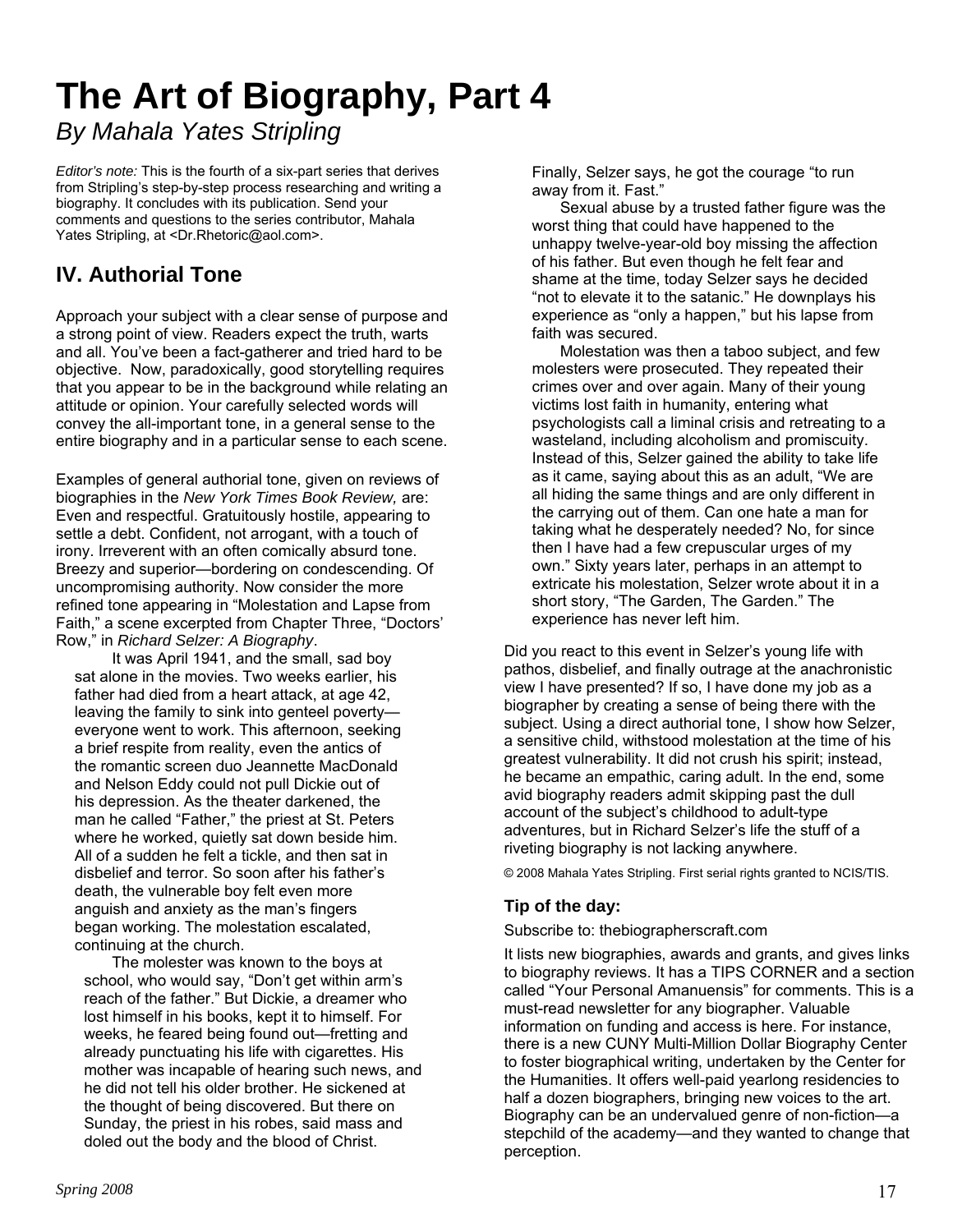## **Indy Times: Affiliate Liaison's Corner**

*By Mahala Yates Stripling*

### Indy Colleagues,

Spring has sprung here in Texas: abundant bright yellow jonquils grace the landscapes and backyard bird sightings have begun. Wherever you are all over this country or another, I hope that you are filled with hopefulness that spring carries on its shoulders. Here's the latest affiliate news. Send yours to: Mahala Yates Stripling at <[DrRhetoric@aol.com](mailto:DrRhetoric@aol.com)>.

### **The Canadian Academy of Independent Scholars**

At the January meeting held on the SFU Vancouver Campus, Robert Watt, who recently retired as the Chief Herald of Canada, presented **"**Individual Identity as Revealed in Coats of Arms."

CAIS meets once a month, offering opportunities for independent scholars to present work, learn about others, and gain information on grants for work-inprogress. They are entitled to full library access and can become an independent scholar-in-residence. <http://www.sfu.ca/independentscholars/about.htm>

### **The Center for Independent Study**

At its March meeting, there will be a conversation by, about, and with people who operate in more than one language: "Speech and Self." Ruth Schmitt will lead a discussion, asking the question, "How does language affect the way you think, feel, and present yourself?" Monolinguists are welcome.

The April meeting, at the Long Wharf Theatre, will involve a backstage theatre tour and discussion. Managing director Joan Channick discusses her role and her challenges. A limited number of free tickets to "The Bluest Eye" were available to CIS members. <[http://www.cistudy.org/>](http://www.cistudy.org/)

### **The Northwest Independent Scholar's Association**

In January, Martha Bailey, a doctoral candidate in Philosophy of Religion and Theology at Claremont Graduate University, spoke on "Abstract: Moral Realism and Moral Absolutes." She discussed the meaning of "moral absolutes," as related to mid-to-late twentiethcentury Protestant thinkers. She considered how philosophical moral theory applied to actual moral claims. Her framework came from the view that absolute claims of all sorts fall into one or more of three

categories: universal, objective, or foundational absolutes. The discussion focused on the claims of objectivity. Protestant authors claimed that morality exists independent of human thought/thinkers (moral realism) by depicting God as wholly other and as the source of moral absolutes, so both are considered to be completely objective. These Protestant thinkers were compared with secular moral realists for similarities and differences.

<[http://home.pacifier.com/~mdelacy/nisa>](http://home.pacifier.com/~mdelacy/nisa)

### **The Institute for Historical Study**

The History Play-Reading Group is concluding its study of John Osborne's *Luther.* 

In January, Ellen Huppert presented, "Lizzie's Journals: The Shape of One Woman's Life—or Teasing out the Meaning of Elizabeth G. Taylor's Life from Eleven Volumes of her Journals, 1854-1886."

The Readers of Medieval History Group uses primary and secondary sources from the Medieval Period to touch on large topics such as medieval food and travel, the inquisition, the black plague, pilgrims and their routes, the cathars, Carolingian Renaissance, the medieval warm period and the little ice age, peasant revolts, feudalism (did it exist?), along with many others. We also have explored the lives of luminaries such as Charles Martel, Frederick Barbarossa, Eleanor of Aquitaine, Frederick II, Hrotswitha of Gandersheim, and Adelaide, empress of the Ottonian empire. <[http://www.tihs.org](http://www.tihs.org/)>

### **Today's Indy Times tip:**

If you are writing to a sympathetic audience, offer your conclusion first, followed by your reasoning or evidence. If hostile, offer your reasoning first, then your conclusion. If indifferent, open with an explicit appeal to the audience's interests, values or concerns. Remember what your parents taught you: Think first of others, then yourself. —Stephen Wilbers <www.wilbers.com>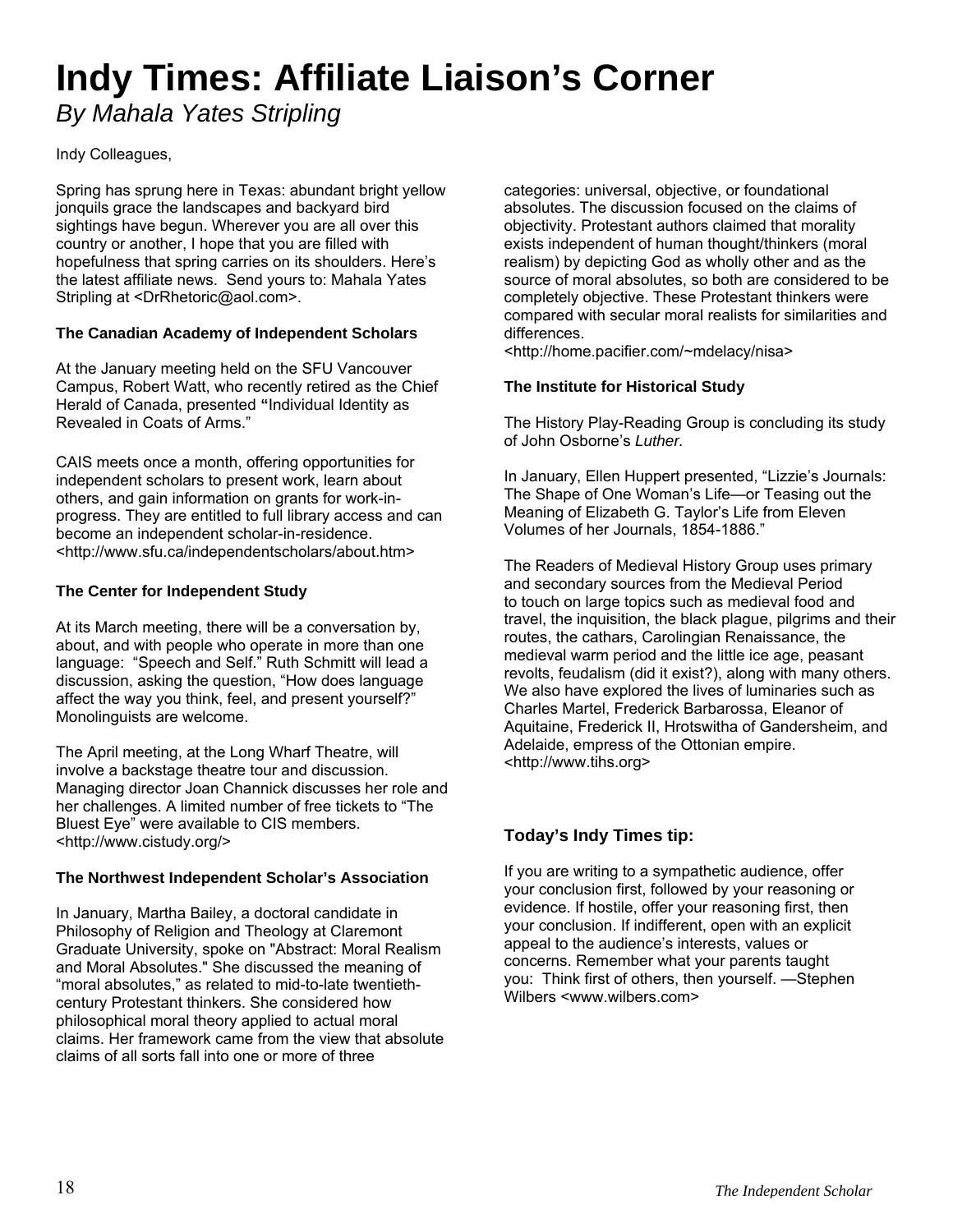#### **Announcements and news you can use Eisenstein-DeLacy article prize for 2008 Call for Papers**  The National Coalition of Independent Scholars will hold Please use your last name as the document title, as in Smith.doc. As in

Submissions are now being accepted for the annual award in recognition of the best published article submitted by an NCIS member. The article must have been published within the prior calendar year.

> **The deadline for submissions is July 15, 2008.**

The prize consists of an award certificate and a \$200 honorarium. Winners will be notified by September 15, 2008.

NCIS members wishing to submit a published article for consideration must send Tone copy of the article and the table of contents of the journal issue in which it appeared in PDFT format to Kendra Leonard, Awards Committee Chair, at <[caennen@gmail.com](mailto:caennen@gmail.com)>.

### **Open Access**

Thanks to member **Ellen Gilbert,**  here's a fascinating proposal in academia regarding open access at Harvard: "At Harvard, a Proposal to Publish Free on Web" By Patricia Cohen *The New York Times,* 2/12/08. For more information and commentary on the proposal from the CHE, member **Kendra Leonard** shares this link: <[http://chronicle.com/review/](http://chronicle.com/review/ brainstorm/index.php?id=205)  [brainstorm/index.php?id=205>](http://chronicle.com/review/ brainstorm/index.php?id=205).

its 2008 Biennial Conference from October 25-26, 2008, at the Graduate Theological Union in Berkeley, California. We welcome participation by all scholars whose research is not supported by employment in an academic or research institution; this includes adjunct faculty and graduate students. Presenters

need not be members of NCIS.

The Program **Committee** invites proposals for individual

papers, formal sessions, and short panel discussions for either the practical track, on independent scholarship itself; or the scholarly track, focusing on presenters' individual research and findings.

Proposals should consist of an abstract of not more than 250 words; a brief scholarly biography (50-100 words) including degrees, scholarly fields and no more than two publications; any audio-visual requirements; and full contact information.

### to allow for ten minutes of discussion following the presentation. Formal sessions of three related papers may be

**The deadline for submissions is April 1, 2008.** 

submitted together for consideration as a whole; please submit the proposals for all three papers together in one email along with a

rationale explaining the importance of the topic and the grouping of papers. Proposals for one-hour informal sessions, including discussions on work in progress; consideration of on a particular theme in independent scholarship; or interest group discussions within a particular area or discipline may also be submitted under the guidelines above.

the past, only one submission per author will be considered. If you are interested in serving as a session chair, please indicate this in your submission.

Individual paper presentations are limited to no more than twenty minutes

Proposals must be submitted as an email attachment (Word only) no later than 12:00 a.m., April 1, 2008, to Kendra Leonard, Program Chair, at <[caennen@gmail.com](mailto:caennen@gmail.com)>.

**Do you have an opinion about or have you had experience with open access?** 

Send your comments to Janet Wasserman,

< [mae08ben02@aol.com>](mailto:mae08ben02@aol.com) for a future point-counterpoint type discussion on the issue to be published in *The Independent Scholar*.

### **Universities and Adjunct Faculty**

For an interesting analysis of the issue of universities flooding the academic labor market with adjunct PhD faculty, see "Analysis: Universities Overproduce PhDs," published by The Associated Press, January 20, 2008.